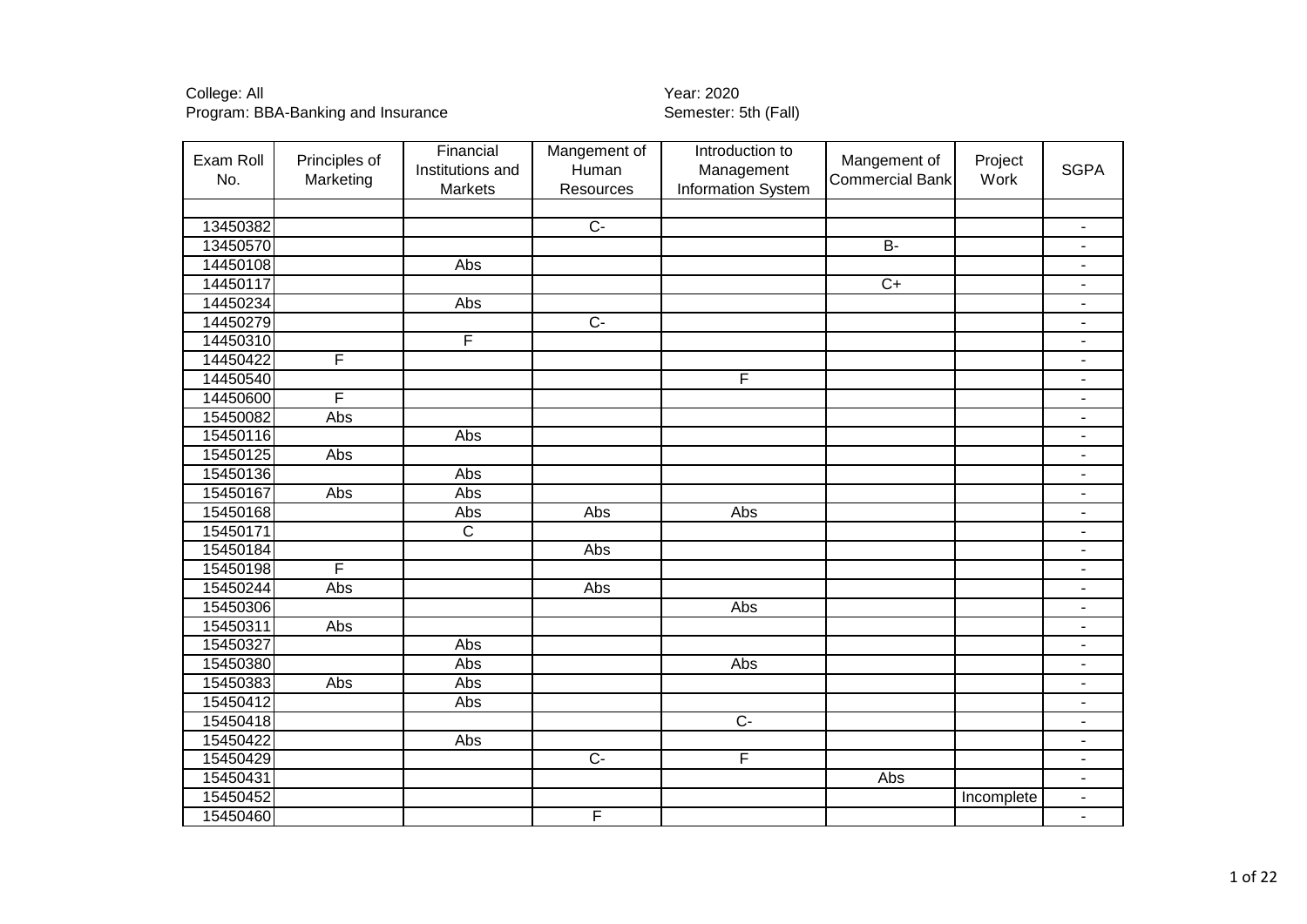| Exam Roll<br>No. | Principles of<br>Marketing | Financial<br>Institutions and<br>Markets | Mangement of<br>Human<br>Resources | Introduction to<br>Management<br>Information System | Mangement of<br><b>Commercial Bank</b> | Project<br>Work | <b>SGPA</b>              |
|------------------|----------------------------|------------------------------------------|------------------------------------|-----------------------------------------------------|----------------------------------------|-----------------|--------------------------|
|                  |                            |                                          |                                    |                                                     |                                        |                 |                          |
| 15450476         |                            |                                          |                                    | Abs                                                 |                                        |                 | $\blacksquare$           |
| 15450479         |                            | Abs                                      |                                    |                                                     |                                        |                 | $\overline{\phantom{a}}$ |
| 15450495         | F                          |                                          |                                    |                                                     |                                        |                 | $\overline{\phantom{a}}$ |
| 15450501         | $\overline{B}$             |                                          |                                    |                                                     | Abs                                    |                 | $\blacksquare$           |
| 15450504         |                            |                                          |                                    |                                                     |                                        | Incomplete      | $\blacksquare$           |
| 15450516         |                            | F                                        |                                    |                                                     |                                        |                 | L,                       |
| 15450523         |                            |                                          | Abs                                |                                                     |                                        |                 | $\overline{\phantom{0}}$ |
| 15450614         |                            | $\overline{C+}$                          |                                    |                                                     |                                        |                 | $\overline{\phantom{a}}$ |
| 16450006         | $\overline{C}$             |                                          |                                    |                                                     |                                        |                 | $\overline{\phantom{a}}$ |
| 16450008         |                            |                                          | $\overline{C}$                     |                                                     | F                                      |                 | $\overline{\phantom{a}}$ |
| 16450018         | F                          | Abs                                      | $\overline{\text{c}}$              |                                                     |                                        |                 | $\blacksquare$           |
| 16450021         |                            | $\overline{\mathsf{F}}$                  |                                    |                                                     |                                        |                 | $\blacksquare$           |
| 16450028         | F                          |                                          |                                    | Abs                                                 |                                        |                 | $\overline{a}$           |
| 16450050         |                            | F                                        |                                    |                                                     |                                        |                 | $\overline{\phantom{a}}$ |
| 16450055         |                            | F                                        |                                    |                                                     |                                        |                 | $\blacksquare$           |
| 16450056         |                            | F                                        |                                    |                                                     |                                        |                 | $\blacksquare$           |
| 16450064         |                            | Abs                                      |                                    |                                                     |                                        |                 | $\overline{\phantom{a}}$ |
| 16450066         |                            |                                          |                                    | Abs                                                 |                                        |                 | $\overline{\phantom{a}}$ |
| 16450079         |                            | Abs                                      |                                    | $\overline{\mathsf{F}}$                             |                                        |                 | $\overline{\phantom{a}}$ |
| 16450081         |                            |                                          | Abs                                |                                                     | Abs                                    |                 | $\blacksquare$           |
| 16450086         |                            |                                          | $\overline{C}$                     |                                                     | F                                      |                 | $\overline{\phantom{a}}$ |
| 16450088         |                            |                                          |                                    |                                                     | $B -$                                  |                 | $\blacksquare$           |
| 16450150         |                            |                                          | $C+$                               |                                                     |                                        |                 | $\blacksquare$           |
| 16450152         | F                          |                                          |                                    |                                                     |                                        |                 | $\overline{\phantom{a}}$ |
| 16450153         | $\overline{A}$             |                                          |                                    |                                                     |                                        |                 | $\blacksquare$           |
| 16450171         | Abs                        |                                          |                                    |                                                     |                                        |                 | $\overline{\phantom{a}}$ |
| 16450176         | Abs                        |                                          |                                    |                                                     |                                        |                 | $\overline{\phantom{a}}$ |
| 16450180         | $B -$                      |                                          |                                    | $B -$                                               | $\overline{B}$                         |                 | $\overline{\phantom{a}}$ |
| 16450182         |                            | F                                        |                                    |                                                     |                                        |                 | $\overline{\phantom{a}}$ |
| 16450189         |                            | Abs                                      |                                    |                                                     |                                        |                 | $\overline{\phantom{a}}$ |
| 16450192         |                            |                                          | $\overline{B}$                     |                                                     |                                        |                 | $\blacksquare$           |
| 16450198         |                            |                                          |                                    | Abs                                                 | $\overline{C}$                         |                 | $\blacksquare$           |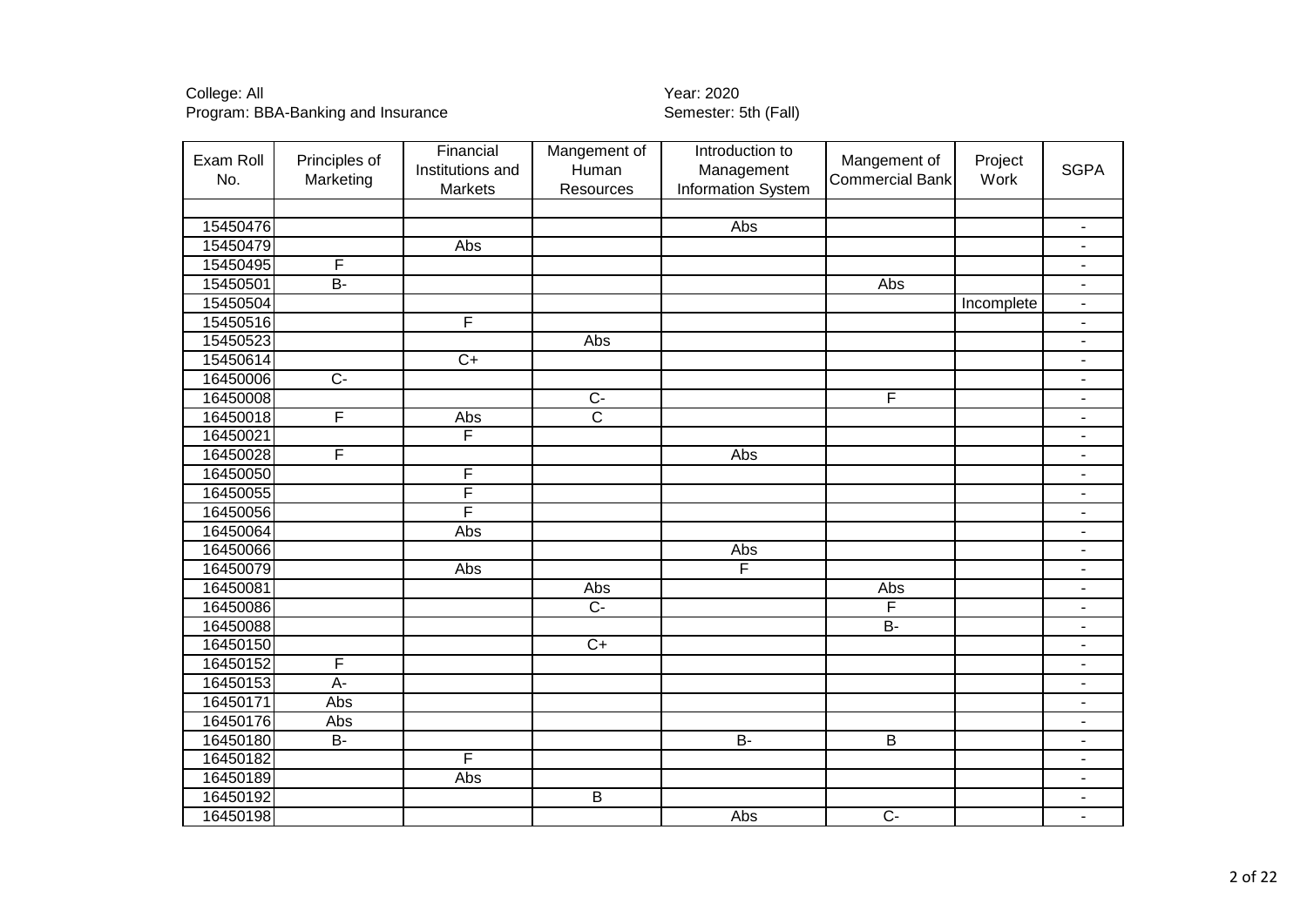| Exam Roll<br>No. | Principles of<br>Marketing | Financial<br>Institutions and<br>Markets | Mangement of<br>Human<br>Resources | Introduction to<br>Management<br>Information System | Mangement of<br><b>Commercial Bank</b> | Project<br>Work | <b>SGPA</b>              |
|------------------|----------------------------|------------------------------------------|------------------------------------|-----------------------------------------------------|----------------------------------------|-----------------|--------------------------|
|                  |                            |                                          |                                    |                                                     |                                        |                 |                          |
| 16450210         |                            |                                          | $\overline{B}$                     |                                                     |                                        |                 | $\blacksquare$           |
| 16450215         |                            | Abs                                      |                                    |                                                     |                                        |                 | $\blacksquare$           |
| 16450216         |                            |                                          | $\overline{C}$                     |                                                     | F                                      |                 | $\overline{\phantom{a}}$ |
| 16450218         |                            |                                          |                                    |                                                     | $\overline{C}$                         |                 | $\overline{\phantom{a}}$ |
| 16450233         |                            | F                                        |                                    |                                                     |                                        |                 | $\blacksquare$           |
| 16450236         | F                          |                                          |                                    |                                                     |                                        |                 | $\overline{\phantom{a}}$ |
| 16450250         | B                          |                                          |                                    |                                                     |                                        |                 | $\overline{\phantom{a}}$ |
| 16450293         | Abs                        | <b>Abs</b>                               | Abs                                | Abs                                                 |                                        |                 | $\overline{\phantom{a}}$ |
| 16450308         | F                          |                                          |                                    | Abs                                                 |                                        |                 | $\blacksquare$           |
| 16450331         |                            |                                          | $\overline{\mathsf{C}}$            |                                                     |                                        |                 | $\overline{\phantom{a}}$ |
| 16450343         |                            | F                                        | F                                  |                                                     |                                        |                 | $\overline{\phantom{a}}$ |
| 16450345         |                            |                                          |                                    | Abs                                                 |                                        |                 | $\overline{\phantom{a}}$ |
| 16450364         | $\overline{B}$             |                                          | $\overline{C}$                     |                                                     |                                        |                 | $\blacksquare$           |
| 16450384         |                            | F                                        |                                    |                                                     |                                        |                 | $\overline{\phantom{a}}$ |
| 16450386         | F                          |                                          |                                    |                                                     |                                        |                 | $\overline{\phantom{a}}$ |
| 16450391         |                            |                                          | F                                  |                                                     |                                        |                 | $\overline{\phantom{a}}$ |
| 16450396         | Abs                        |                                          |                                    |                                                     |                                        |                 | $\blacksquare$           |
| 16450402         |                            | F                                        |                                    |                                                     |                                        |                 | $\blacksquare$           |
| 16450416         | Abs                        |                                          |                                    |                                                     |                                        |                 | $\blacksquare$           |
| 16450424         |                            |                                          | F                                  |                                                     |                                        |                 | $\overline{\phantom{a}}$ |
| 16450427         | $\overline{C}$             |                                          |                                    | $\overline{\mathsf{F}}$                             |                                        |                 | $\overline{\phantom{a}}$ |
| 16450430         |                            |                                          |                                    | Abs                                                 |                                        |                 | $\overline{\phantom{a}}$ |
| 16450434         |                            |                                          | Abs                                |                                                     |                                        |                 | $\blacksquare$           |
| 16450440         |                            |                                          | Abs                                |                                                     |                                        |                 | ä,                       |
| 16450444         |                            | Abs                                      |                                    |                                                     |                                        |                 | L.                       |
| 16450447         | $\overline{C}$             |                                          |                                    |                                                     |                                        |                 | $\overline{\phantom{a}}$ |
| 16450450         | F                          |                                          | D+                                 |                                                     |                                        |                 | $\overline{a}$           |
| 16450451         |                            |                                          | $\overline{C}$                     |                                                     |                                        |                 | $\overline{\phantom{a}}$ |
| 16450452         | F                          |                                          |                                    | F                                                   |                                        |                 | $\blacksquare$           |
| 16450456         |                            | $\overline{C}$                           |                                    |                                                     | $D+$                                   |                 | $\overline{\phantom{a}}$ |
| 16450458         |                            | F                                        |                                    | $\overline{C}$                                      |                                        |                 | $\overline{\phantom{a}}$ |
| 16450487         | $\overline{C}$             |                                          | $\overline{C}$                     |                                                     |                                        |                 | $\blacksquare$           |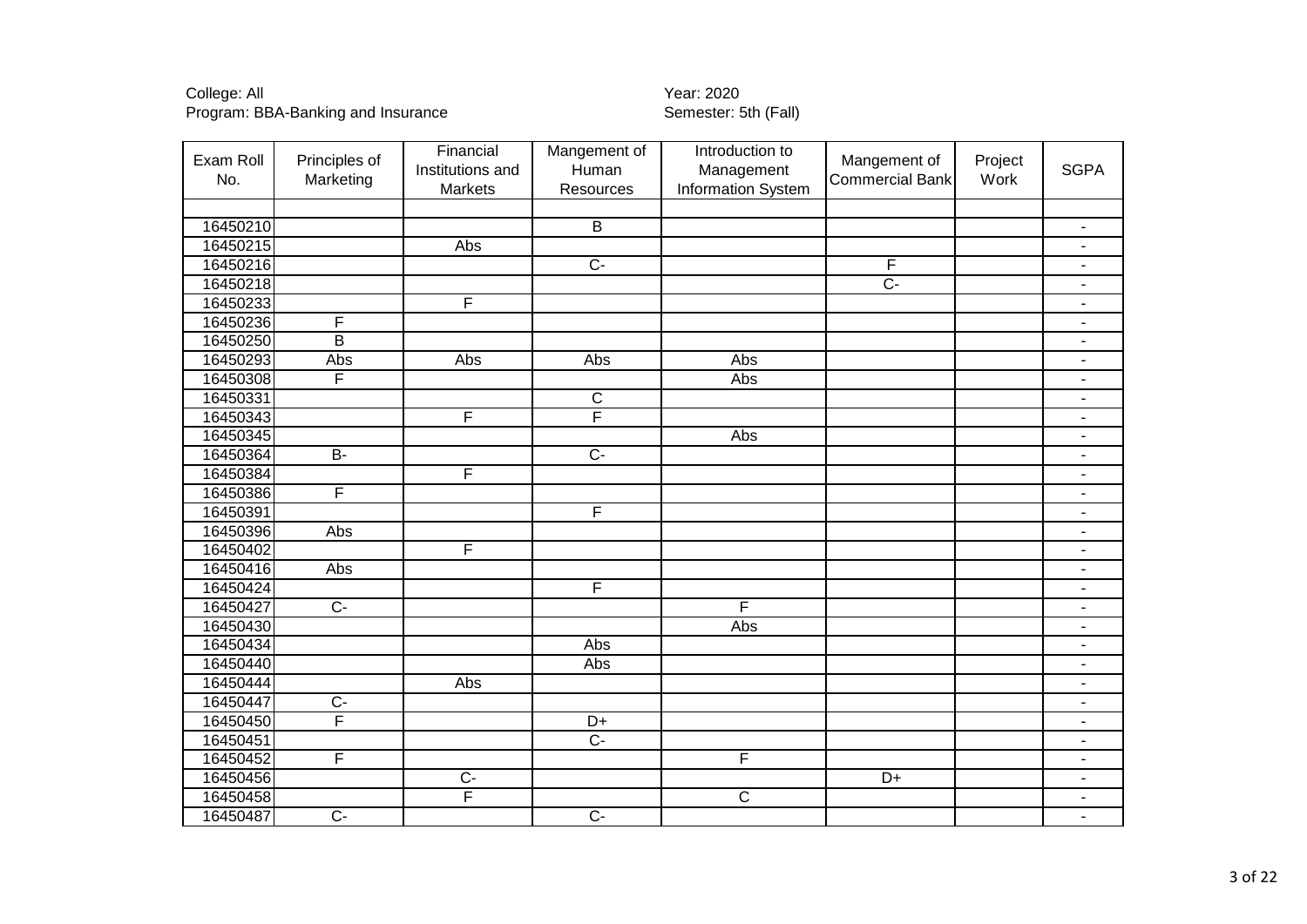| Exam Roll<br>No. | Principles of<br>Marketing | Financial<br>Institutions and<br>Markets | Mangement of<br>Human<br>Resources | Introduction to<br>Management<br>Information System | Mangement of<br><b>Commercial Bank</b> | Project<br>Work | <b>SGPA</b>                  |
|------------------|----------------------------|------------------------------------------|------------------------------------|-----------------------------------------------------|----------------------------------------|-----------------|------------------------------|
|                  |                            |                                          |                                    |                                                     |                                        |                 |                              |
| 17450004         |                            |                                          |                                    |                                                     |                                        | $\mathsf B$     | $\overline{\phantom{a}}$     |
| 17450007         |                            |                                          |                                    |                                                     |                                        | $B -$           | $\blacksquare$               |
| 17450010         |                            |                                          |                                    |                                                     |                                        | $\overline{B}$  | $\overline{\phantom{a}}$     |
| 17450014         |                            |                                          |                                    |                                                     |                                        | $B+$            | $\overline{\phantom{a}}$     |
| 17450025         |                            | F                                        |                                    |                                                     |                                        |                 | $\overline{\phantom{a}}$     |
| 17450043         |                            |                                          |                                    | F                                                   |                                        |                 |                              |
| 17450045         |                            |                                          |                                    |                                                     |                                        | $\overline{B}$  | $\overline{\phantom{a}}$     |
| 17450046         | $B+$                       |                                          |                                    |                                                     |                                        |                 | $\blacksquare$               |
| 17450049         |                            |                                          |                                    |                                                     |                                        | $A-$            | $\overline{\phantom{a}}$     |
| 17450071         | <b>NQ</b>                  |                                          |                                    |                                                     |                                        |                 | $\blacksquare$               |
| 17450077         |                            |                                          |                                    |                                                     | Abs                                    | $B+$            | $\overline{\phantom{a}}$     |
| 17450083         | $\overline{F}$             |                                          |                                    |                                                     |                                        | $B+$            | $\overline{\phantom{a}}$     |
| 17450085         | $\overline{\text{c}}$      |                                          |                                    | $\overline{F}$                                      |                                        |                 | $\overline{\phantom{a}}$     |
| 17450090         |                            |                                          |                                    |                                                     |                                        | $B -$           | $\overline{\phantom{a}}$     |
| 17450116         |                            |                                          |                                    |                                                     | $\overline{\mathsf{C}}$                |                 | $\overline{\phantom{a}}$     |
| 17450126         |                            |                                          |                                    | F                                                   |                                        |                 | $\blacksquare$               |
| 17450144         | Abs                        |                                          |                                    |                                                     |                                        |                 | $\blacksquare$               |
| 17450145         |                            | $\overline{C}$                           |                                    |                                                     |                                        |                 | $\overline{\phantom{a}}$     |
| 17450147         |                            | Abs                                      | $\overline{C}$                     |                                                     |                                        |                 | $\overline{\phantom{a}}$     |
| 17450150         | $B-$                       |                                          |                                    |                                                     |                                        |                 | $\overline{\phantom{a}}$     |
| 17450177         | $\overline{B}$             |                                          |                                    |                                                     |                                        |                 | $\qquad \qquad \blacksquare$ |
| 17450179         | $\overline{C}$             | $\overline{D+}$                          | $\overline{C}$                     | $\overline{\text{c}}$                               | $\overline{C}$                         | Incomplete      | $\overline{\phantom{a}}$     |
| 17450181         | Abs                        |                                          | Abs                                |                                                     |                                        |                 | L,                           |
| 17450183         |                            |                                          | F                                  |                                                     |                                        |                 | $\overline{\phantom{a}}$     |
| 17450186         | $C+$                       |                                          |                                    |                                                     |                                        |                 | $\overline{\phantom{a}}$     |
| 17450191         | $\overline{C+}$            |                                          |                                    |                                                     | $\overline{C+}$                        |                 | $\overline{\phantom{a}}$     |
| 17450198         |                            |                                          |                                    |                                                     | $B -$                                  |                 | $\overline{\phantom{a}}$     |
| 17450202         |                            |                                          |                                    |                                                     | $B -$                                  |                 | $\blacksquare$               |
| 17450203         |                            | F                                        |                                    |                                                     |                                        |                 | $\overline{\phantom{a}}$     |
| 17450205         |                            | Abs                                      |                                    |                                                     |                                        |                 | $\overline{\phantom{a}}$     |
| 17450206         | F                          |                                          |                                    |                                                     | $\overline{\mathsf{C}}$                |                 | $\blacksquare$               |
| 17450212         |                            | $\overline{C}$                           |                                    |                                                     |                                        |                 | $\overline{\phantom{a}}$     |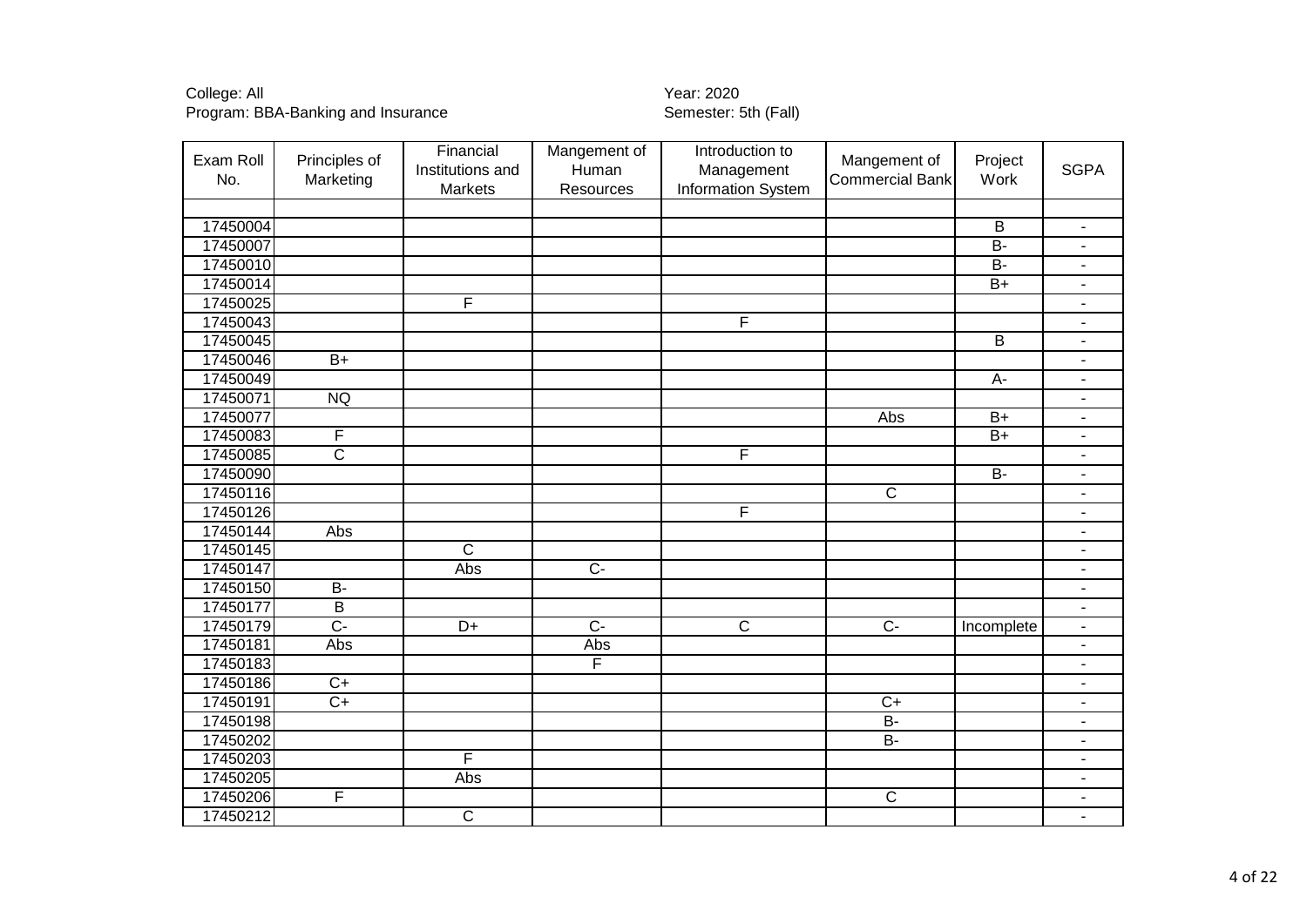| Exam Roll<br>No. | Principles of<br>Marketing | Financial<br>Institutions and<br>Markets | Mangement of<br>Human<br>Resources | Introduction to<br>Management<br>Information System | Mangement of<br><b>Commercial Bank</b> | Project<br>Work | <b>SGPA</b>              |
|------------------|----------------------------|------------------------------------------|------------------------------------|-----------------------------------------------------|----------------------------------------|-----------------|--------------------------|
|                  |                            |                                          |                                    |                                                     |                                        |                 |                          |
| 17450220         |                            |                                          |                                    |                                                     | $B -$                                  |                 | ä,                       |
| 17450223         |                            |                                          |                                    |                                                     | $\overline{B}$                         |                 | ä,                       |
| 17450233         |                            |                                          |                                    |                                                     | $\overline{B}$                         |                 | $\overline{\phantom{a}}$ |
| 17450240         | $\overline{\mathsf{F}}$    |                                          |                                    |                                                     |                                        |                 | $\blacksquare$           |
| 17450242         |                            | Abs                                      |                                    |                                                     |                                        |                 | $\overline{\phantom{0}}$ |
| 17450247         |                            | F                                        |                                    |                                                     |                                        |                 | $\overline{\phantom{0}}$ |
| 17450258         |                            | $D+$                                     |                                    |                                                     |                                        |                 | $\overline{\phantom{0}}$ |
| 17450268         |                            | F                                        |                                    | $\overline{C+}$                                     |                                        |                 | $\blacksquare$           |
| 17450278         |                            |                                          |                                    |                                                     | Abs                                    |                 | $\overline{a}$           |
| 17450279         |                            | $\overline{B}$                           |                                    |                                                     |                                        |                 | $\overline{\phantom{a}}$ |
| 17450287         |                            | F                                        |                                    |                                                     |                                        |                 | $\blacksquare$           |
| 17450289         |                            | F                                        |                                    |                                                     |                                        |                 | $\blacksquare$           |
| 17450299         |                            |                                          |                                    | Abs                                                 |                                        |                 | $\blacksquare$           |
| 17450303         |                            | $\overline{D+}$                          |                                    |                                                     | $\overline{\mathsf{C}}$                |                 | $\overline{\phantom{a}}$ |
| 17450325         | $\overline{C}$             |                                          |                                    |                                                     |                                        |                 | $\blacksquare$           |
| 17450327         | $\overline{C+}$            |                                          |                                    |                                                     |                                        |                 | $\blacksquare$           |
| 17450329         | $\overline{B}$             |                                          |                                    |                                                     |                                        |                 | $\blacksquare$           |
| 17450350         | $\overline{B}$             |                                          |                                    |                                                     |                                        |                 | $\overline{a}$           |
| 17450361         |                            | $\overline{\mathsf{F}}$                  |                                    |                                                     |                                        |                 | $\overline{\phantom{a}}$ |
| 17450365         |                            |                                          | F                                  |                                                     |                                        |                 | $\blacksquare$           |
| 17450382         |                            | $\overline{C}$                           |                                    |                                                     |                                        |                 | $\blacksquare$           |
| 17450389         | $\overline{C}$             |                                          |                                    |                                                     |                                        |                 | $\blacksquare$           |
| 17450396         | F                          |                                          |                                    |                                                     |                                        |                 | $\overline{\phantom{0}}$ |
| 17450400         |                            | F                                        | F                                  | F                                                   |                                        |                 | $\blacksquare$           |
| 17450409         | $\overline{B}$             |                                          |                                    |                                                     |                                        |                 | $\overline{a}$           |
| 17450417         | $\overline{\text{c}}$      |                                          | Abs                                |                                                     |                                        |                 | L.                       |
| 17450419         |                            |                                          | F                                  |                                                     |                                        |                 | $\overline{a}$           |
| 17450421         | $\overline{\mathsf{C}}$    |                                          |                                    |                                                     |                                        |                 | $\overline{\phantom{a}}$ |
| 17450428         | Abs                        |                                          |                                    |                                                     |                                        |                 | $\blacksquare$           |
| 17450437         | $\overline{B}$             |                                          |                                    |                                                     |                                        |                 | $\overline{\phantom{a}}$ |
| 17450471         |                            | Abs                                      |                                    |                                                     |                                        |                 | $\overline{\phantom{a}}$ |
| 17450481         | $\overline{B}$             |                                          |                                    |                                                     |                                        |                 | $\overline{\phantom{a}}$ |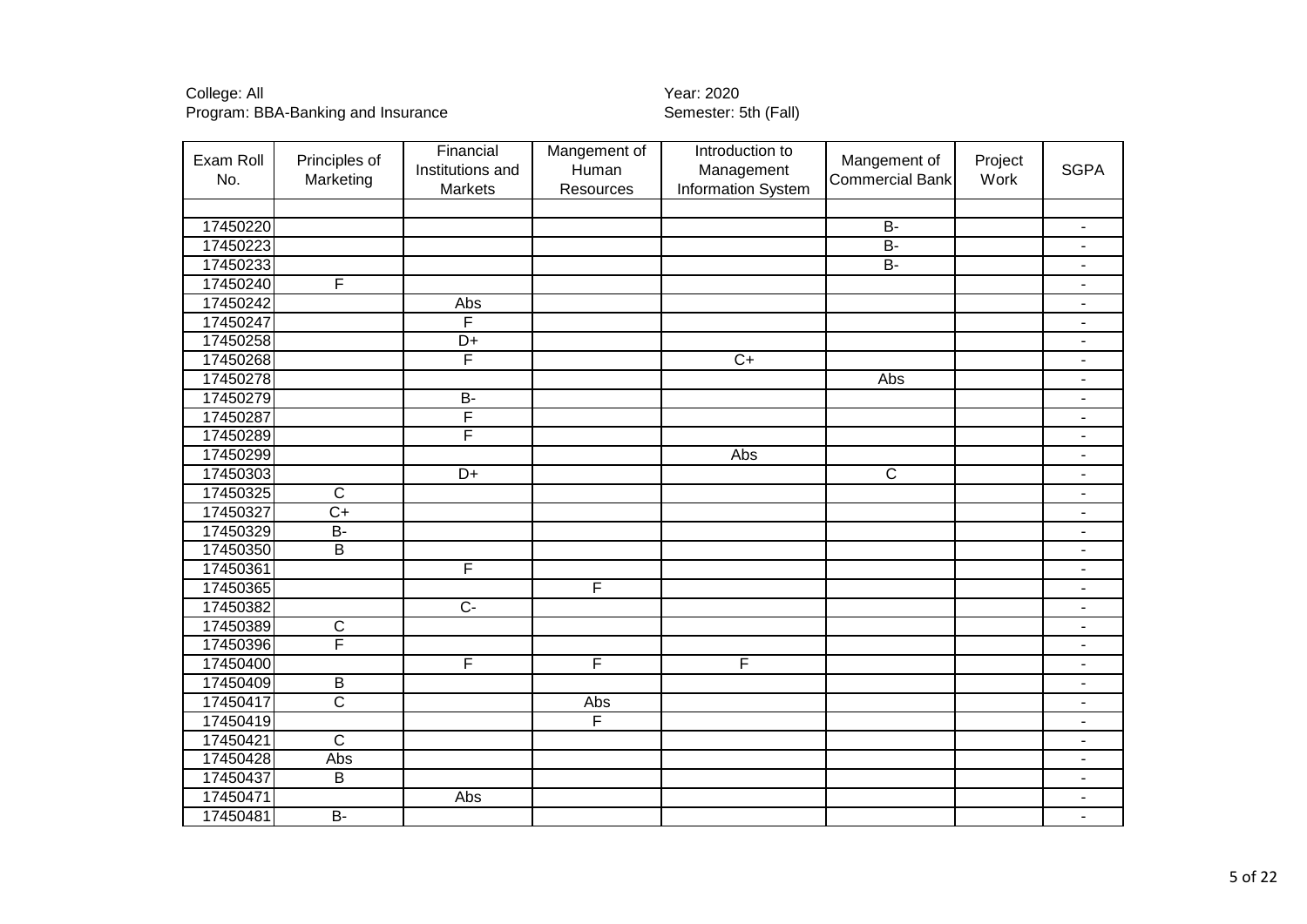| Exam Roll<br>No. | Principles of<br>Marketing | Financial<br>Institutions and<br><b>Markets</b> | Mangement of<br>Human<br>Resources | Introduction to<br>Management<br>Information System | Mangement of<br><b>Commercial Bank</b> | Project<br>Work           | <b>SGPA</b>              |
|------------------|----------------------------|-------------------------------------------------|------------------------------------|-----------------------------------------------------|----------------------------------------|---------------------------|--------------------------|
|                  |                            |                                                 |                                    |                                                     |                                        |                           |                          |
| 17450483         |                            |                                                 |                                    |                                                     | $\overline{C}$                         |                           | $\overline{\phantom{a}}$ |
| 17450496         | $\overline{B}$             |                                                 |                                    |                                                     |                                        |                           | $\overline{\phantom{a}}$ |
| 17450500         | $\overline{\mathsf{C}}$    |                                                 |                                    |                                                     |                                        |                           | $\overline{\phantom{a}}$ |
| 17450501         | $\overline{B}$             |                                                 |                                    |                                                     | $\overline{C+}$                        |                           | $\blacksquare$           |
| 17450503         | Abs                        |                                                 |                                    |                                                     |                                        |                           | $\blacksquare$           |
| 17450504         |                            | $B -$                                           |                                    |                                                     |                                        |                           | $\overline{\phantom{a}}$ |
| 17450507         | Abs                        |                                                 |                                    |                                                     |                                        |                           | $\overline{\phantom{a}}$ |
| 17450509         | $\overline{C+}$            |                                                 |                                    |                                                     |                                        |                           | $\overline{\phantom{a}}$ |
| 17450512         | Abs                        |                                                 |                                    |                                                     |                                        |                           | $\overline{\phantom{a}}$ |
| 17450515         | B                          |                                                 |                                    |                                                     |                                        |                           | $\blacksquare$           |
| 17450518         |                            | $\overline{\mathsf{C}}$                         |                                    |                                                     |                                        |                           | $\overline{\phantom{a}}$ |
| 17450521         | B                          |                                                 |                                    |                                                     |                                        |                           | $\overline{\phantom{a}}$ |
| 17450522         |                            | Abs                                             |                                    |                                                     |                                        |                           | $\overline{\phantom{a}}$ |
| 17450539         |                            |                                                 |                                    | Abs                                                 |                                        |                           | $\blacksquare$           |
| 17450541         |                            | F                                               |                                    |                                                     |                                        |                           | $\overline{\phantom{a}}$ |
| 17450542         |                            |                                                 |                                    | $B -$                                               |                                        |                           | $\overline{\phantom{a}}$ |
| 17450544         | $\overline{C+}$            | F                                               | $A -$                              |                                                     |                                        |                           | $\blacksquare$           |
| 17450547         |                            |                                                 |                                    | $\overline{C}$                                      |                                        |                           | $\overline{\phantom{a}}$ |
| 17450549         | F                          | F                                               | Abs                                | $\overline{\mathsf{F}}$                             | F                                      | $\overline{A}$            | $\overline{\phantom{a}}$ |
| 17450553         | Abs                        |                                                 |                                    |                                                     | F                                      |                           | $\overline{\phantom{a}}$ |
| 17450559         |                            |                                                 |                                    | $\overline{\mathsf{c}}$                             |                                        |                           | $\blacksquare$           |
| 17450589         |                            |                                                 | $\overline{C}$                     |                                                     |                                        |                           | $\blacksquare$           |
| 18450002         | $\overline{C}$             | F                                               | $\overline{C}$ -                   | $\overline{C}$                                      | F                                      | $\overline{A}$            | $\overline{\phantom{a}}$ |
| 18450003         | $\overline{\text{c}}$      | F                                               | $\overline{C}$                     | $\overline{\text{c}}$                               | $\overline{\mathsf{F}}$                | A                         | L,                       |
| 18450005         | $\overline{\text{c}}$      | F                                               | $\overline{C}$                     | D+                                                  | $\overline{F}$                         | A-                        | $\blacksquare$           |
| 18450006         | $\overline{\text{c}}$      | F                                               | $B -$                              | $\overline{\text{c}}$                               | Abs                                    | $\overline{A}$            | $\overline{\phantom{a}}$ |
| 18450008         | $\overline{C}$             | F                                               | $\overline{\text{c}}$              | $\overline{C+}$                                     | F                                      | $\overline{B+}$           | $\overline{\phantom{a}}$ |
| 18450009         | $\overline{C+}$            | F                                               | $\overline{B}$                     | $B -$                                               | $\overline{C}$                         | $A-$                      | $\overline{\phantom{a}}$ |
| 18450010         | $\overline{B}$             | F                                               | $\overline{B}$                     | $B -$                                               | $B -$                                  | $\overline{A}$            | $\blacksquare$           |
| 18450012         | $\overline{B}$             | $\overline{B}$                                  | B                                  | $B+$                                                | $\overline{B}$                         | A                         | $\overline{3.17}$        |
| 18450014         | $\overline{B+}$            | $\overline{B}$                                  | $\overline{B}$                     | $\overline{B}$                                      | $\overline{C+}$                        | $\boldsymbol{\mathsf{A}}$ | 3.10                     |
| 18450016         | F                          | F                                               | F                                  | $\overline{\text{c}}$                               | F                                      | A                         | $\overline{\phantom{a}}$ |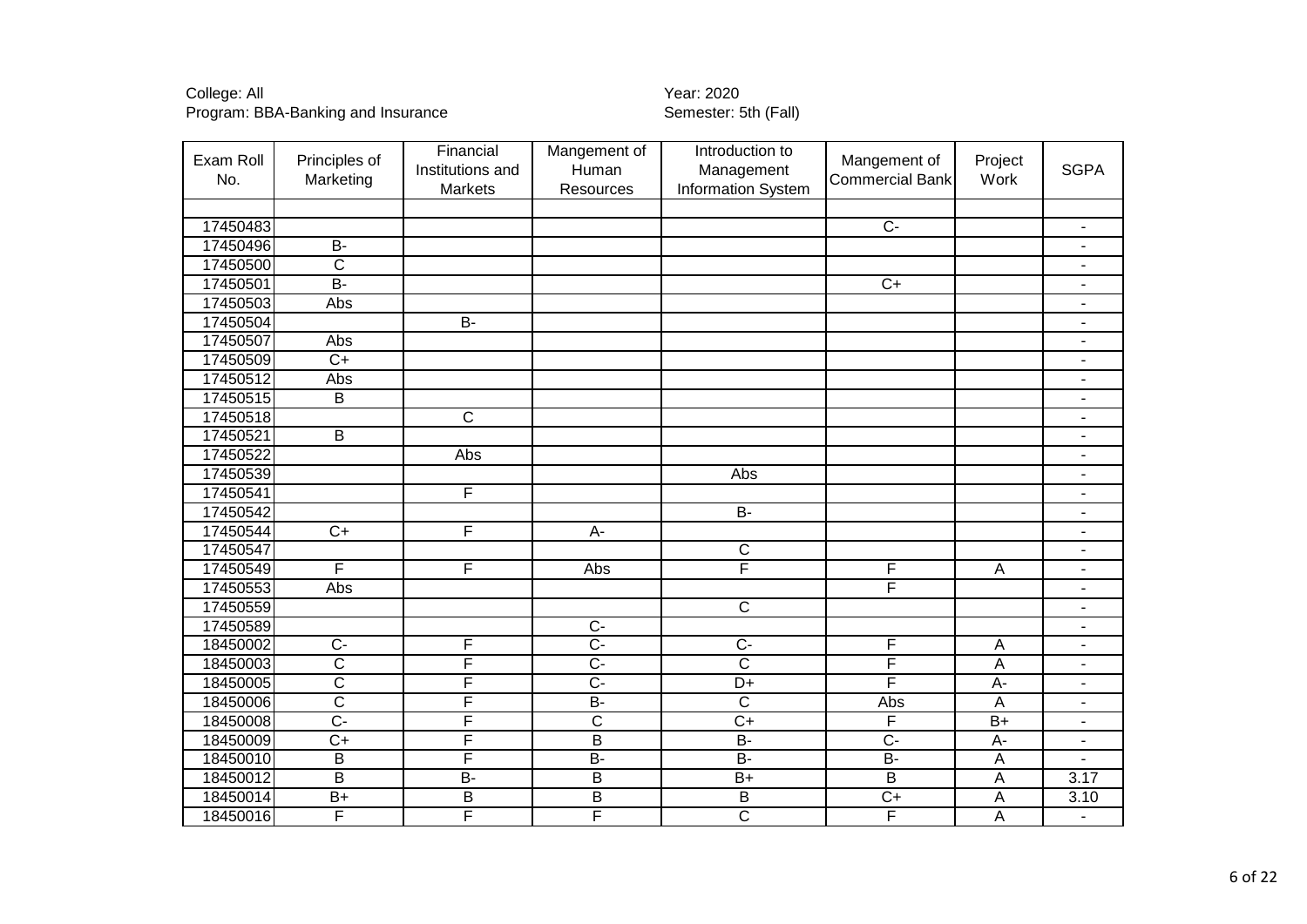| Exam Roll<br>No. | Principles of<br>Marketing | Financial<br>Institutions and<br>Markets | Mangement of<br>Human<br><b>Resources</b> | Introduction to<br>Management<br><b>Information System</b> | Mangement of<br><b>Commercial Bank</b> | Project<br>Work       | <b>SGPA</b>              |
|------------------|----------------------------|------------------------------------------|-------------------------------------------|------------------------------------------------------------|----------------------------------------|-----------------------|--------------------------|
|                  |                            |                                          |                                           |                                                            |                                        |                       |                          |
| 18450017         | C                          | $\overline{C}$                           | $B -$                                     | $\mathsf C$                                                | $\overline{C}$                         | $\overline{A}$        | 2.40                     |
| 18450018         | $\overline{C+}$            | $\overline{C}$ -                         | $\overline{C+}$                           | $\overline{\text{c}}$                                      | F                                      | Α                     |                          |
| 18450019         | $\overline{\text{c}}$      | Ç-                                       | $\overline{\text{c}}$                     | $\overline{\mathsf{C}}$                                    | $\overline{C}$                         | $\overline{A}$        | 2.23                     |
| 18450020         | F                          | F                                        | F                                         | $\overline{C}$                                             | F                                      | $\overline{A}$        |                          |
| 18450021         | F                          | F                                        | F                                         | D+                                                         | F                                      | $A -$                 |                          |
| 18450023         | $\overline{B+}$            | $\overline{\mathsf{B}}$                  | $\overline{\mathsf{B}}$                   | $B -$                                                      | $B -$                                  | $\overline{A}$        | 3.07                     |
| 18450025         | $\overline{C}$             | C-                                       | $\overline{C}$                            | $\overline{C}$                                             | F                                      | $A-$                  |                          |
| 18450026         | $\overline{B}$             | F                                        | $\overline{C+}$                           | $\overline{B}$                                             | $\overline{C+}$                        | $A -$                 |                          |
| 18450027         | $\overline{A}$ -           | $\overline{C}$                           | $\overline{B}$                            | $B -$                                                      | $B -$                                  | $A -$                 | 3.02                     |
| 18450028         | A-                         | $\overline{C}$                           | $\overline{B+}$                           | $B -$                                                      | $\overline{B}$                         | $\overline{A}$        | 3.02                     |
| 18450029         | $\overline{B+}$            | $\overline{C+}$                          | $B+$                                      | $A -$                                                      | $B -$                                  | $\overline{A}$        | 3.22                     |
| 18450030         | $B -$                      | F                                        | $\overline{B}$                            | $\overline{C+}$                                            | $\overline{C+}$                        | Incomplete            | $\overline{\phantom{a}}$ |
| 18450032         | F                          | F                                        | $\overline{C}$                            | $\overline{C}$                                             | F                                      | A-                    | $\blacksquare$           |
| 18450035         | F                          | F                                        | F                                         | $\overline{D+}$                                            | F                                      | $\overline{A}$        | ÷,                       |
| 18450036         | $\overline{\text{C}}$      | $\overline{C}$ -                         | $\overline{\text{c}}$                     | $C+$                                                       | $\overline{C}$                         | $A-$                  | 2.23                     |
| 18450037         | $\overline{A}$ -           | $\overline{C+}$                          | $\overline{A}$                            | $\overline{B}$                                             | $\overline{B}$                         | $A -$                 | 3.18                     |
| 18450038         | <b>NQ</b>                  | <b>NQ</b>                                | <b>NQ</b>                                 | <b>NQ</b>                                                  | <b>NQ</b>                              | Incomplete            |                          |
| 18450039         | $B+$                       | F                                        | $B+$                                      | <b>B-</b>                                                  | <b>B-</b>                              | A                     |                          |
| 18450040         | $C -$                      | F                                        | $C+$                                      | $C -$                                                      | F                                      | $\overline{A}$        |                          |
| 18450042         | $\overline{C}$ -           | F                                        | $\overline{\mathsf{c}}$                   | $\overline{\text{c}}$                                      | F                                      | $\overline{A}$        |                          |
| 18450043         | $\overline{\text{c}}$      | $B -$                                    | B-                                        | $\overline{\text{c}}$                                      | $\overline{C}$                         | A-                    | 2.47                     |
| 18450045         | $\overline{A}$             | $\overline{A}$ -                         | $\overline{A}$ -                          | $\overline{A}$                                             | $\overline{\mathsf{B}}$                | A                     | 3.63                     |
| 18450047         | $\overline{A}$             | $B -$                                    | $\overline{A}$                            | $\overline{A}$                                             | $\overline{\mathsf{A}}$                | A                     | 3.78                     |
| 18450048         | $\overline{B+}$            | $\overline{C}$                           | $\overline{B}$                            | $\overline{B+}$                                            | $\overline{\mathsf{B}}$                | $\overline{A}$        | 3.05                     |
| 18450049         | F                          | Abs                                      | F                                         | Abs                                                        | Abs                                    | $\overline{\text{c}}$ |                          |
| 18450050         | $\overline{\mathsf{B}}$    | $\overline{C}$                           | $B+$                                      | A                                                          | $\overline{A}$ -                       | $A -$                 | 3.28                     |
| 18450051         | A                          | $\overline{B+}$                          | $\boldsymbol{\mathsf{A}}$                 | A                                                          | Α                                      | $\overline{A}$        | 3.88                     |
| 18450054         | Abs                        | Abs                                      | F                                         | Abs                                                        | Abs                                    | $\overline{B}$        |                          |
| 18450055         | A-                         | $\overline{C}$                           | $B+$                                      | $\overline{B+}$                                            | $A -$                                  | $A -$                 | 3.33                     |
| 18450056         | C                          | F                                        | $C+$                                      | $\overline{C}$                                             | $C+$                                   | <b>B-</b>             | $\overline{a}$           |
| 18450057         | $\overline{C}$             | Abs                                      | $\overline{B}$                            | Abs                                                        | Abs                                    | $\overline{C+}$       | $\overline{\phantom{a}}$ |
| 18450059         | F                          | F                                        | $\overline{C}$ -                          | $\overline{C}$                                             | F                                      | $\overline{C+}$       | $\overline{\phantom{a}}$ |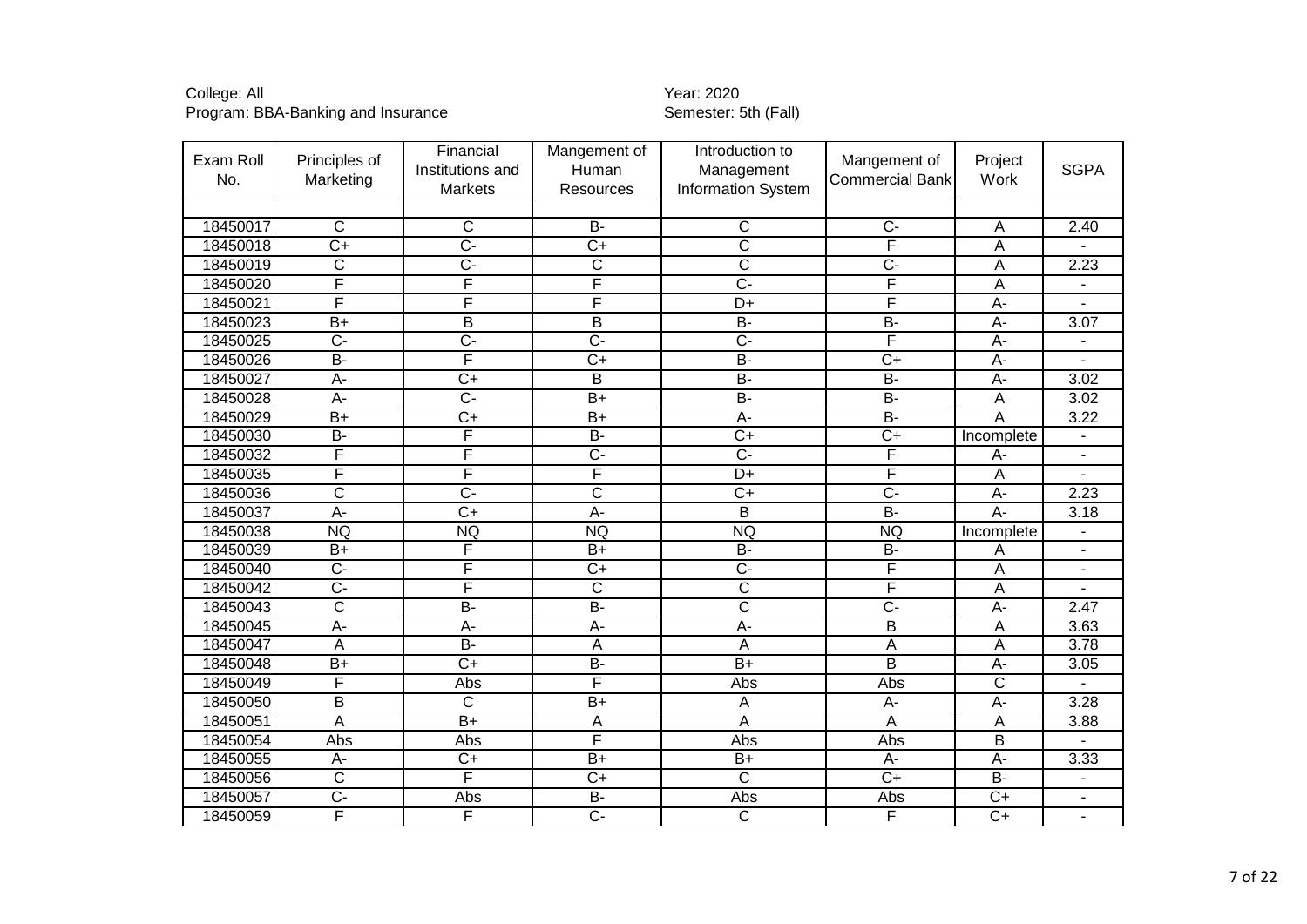| Exam Roll<br>No. | Principles of<br>Marketing | Financial<br>Institutions and<br>Markets | Mangement of<br>Human<br>Resources | Introduction to<br>Management<br><b>Information System</b> | Mangement of<br><b>Commercial Bank</b> | Project<br>Work           | <b>SGPA</b>              |
|------------------|----------------------------|------------------------------------------|------------------------------------|------------------------------------------------------------|----------------------------------------|---------------------------|--------------------------|
|                  |                            |                                          |                                    |                                                            |                                        |                           |                          |
| 18450061         | <b>NQ</b>                  | F                                        | <b>NQ</b>                          | <b>NQ</b>                                                  | $\overline{C}$                         | $\overline{C}$            |                          |
| 18450062         | A-                         | $\overline{A}$ -                         | $\overline{A}$                     | $\overline{A}$                                             | A                                      | A                         | 3.90                     |
| 18450063         | F                          | Abs                                      | <b>NQ</b>                          | <b>NQ</b>                                                  | Abs                                    | Incomplete                |                          |
| 18450064         | $\overline{B}$             | $\overline{C}$                           | <b>B-</b>                          | B                                                          | B                                      | A                         | 2.90                     |
| 18450065         | $\overline{D+}$            | F                                        | $\overline{C+}$                    | $\overline{\text{c}}$                                      | F                                      | $A -$                     |                          |
| 18450066         | F                          | F                                        | $\overline{C+}$                    | $\overline{C+}$                                            | $\overline{\text{c}}$                  | B                         |                          |
| 18450067         | <b>NQ</b>                  | Abs                                      | Abs                                | <b>NQ</b>                                                  | Abs                                    | Incomplete                |                          |
| 18450068         | $\overline{D+}$            | F                                        | $\overline{\text{c}}$              | $\overline{\mathsf{c}}$                                    | $\overline{C+}$                        | C                         |                          |
| 18450070         | $\overline{C}$             | $\overline{C}$ -                         | $\overline{B}$                     | $\overline{B}$                                             | $\overline{B+}$                        | A                         | 2.78                     |
| 18450072         | $\overline{\mathsf{A}}$    | $\overline{C+}$                          | A                                  | $\overline{A}$                                             | A                                      | A                         | 3.72                     |
| 18450073         | $A -$                      | $\overline{B+}$                          | $A -$                              | $\overline{A}$                                             | A                                      | A                         | 3.78                     |
| 18450074         | $\overline{C}$             | $B -$                                    | $\overline{B+}$                    | $\overline{A}$ -                                           | $B+$                                   | A-                        | 3.17                     |
| 18450075         | A                          | B                                        | A                                  | A                                                          | $\mathsf A$                            | $\overline{A}$            | 3.83                     |
| 18450076         | $\overline{B}$             | F                                        | $\overline{\mathsf{B}}$            | $\overline{C+}$                                            | $\overline{B}$                         | $\overline{A}$            |                          |
| 18450077         | A-                         | $\overline{C+}$                          | Α                                  | $\mathsf{A}$                                               | $\overline{A}$                         | $\boldsymbol{\mathsf{A}}$ | 3.62                     |
| 18450078         | $\overline{B}$             | $\overline{\mathsf{B}}$                  | A                                  | A                                                          | A                                      | $\overline{A}$            | 3.62                     |
| 18450079         | $\overline{C}$             | $\overline{\mathsf{C}}$                  | A                                  | A-                                                         | $A -$                                  | A-                        | 3.23                     |
| 18450080         | $\overline{B+}$            | $B -$                                    | $\overline{A}$ -                   | $\overline{A}$                                             | A                                      | A                         | 3.62                     |
| 18450082         | A-                         | A-                                       | A                                  | A                                                          | A                                      | A                         | 3.90                     |
| 18450083         | $\overline{\mathsf{B}}$    | F                                        | $\overline{B+}$                    | $\overline{B}$                                             | $\overline{B+}$                        | $\overline{A}$            |                          |
| 18450084         | F                          | F                                        | $\overline{C+}$                    | $\overline{C+}$                                            | $\overline{C+}$                        | A-                        |                          |
| 18450085         | A                          | $B+$                                     | A                                  | $\overline{A}$                                             | A                                      | A                         | 3.88                     |
| 18450086         | $\overline{B}$             | $\overline{C}$ -                         | $\overline{C+}$                    | $\overline{\text{c}}$                                      | $\overline{B}$                         | $\overline{C+}$           | 2.33                     |
| 18450087         | F                          | $\overline{C}$ -                         | F                                  | $\overline{B}$                                             | $\overline{\mathsf{c}}$                | $\overline{A}$ -          |                          |
| 18450088         | $\overline{B}$             | $\overline{C}$                           | <b>B-</b>                          | $\overline{B}$                                             | $\overline{B+}$                        | $\mathsf B$               | 2.68                     |
| 18450089         | $\overline{C}$ -           | F                                        | $\overline{C+}$                    | B-                                                         | $\overline{C+}$                        | $\overline{B}$ -          | $\overline{\phantom{a}}$ |
| 18450090         | $\overline{B}$             | $\overline{C+}$                          | B                                  | F                                                          | $A-$                                   | A-                        |                          |
| 18450092         | $\overline{B+}$            | $\overline{C+}$                          | $\overline{A}$                     | $A -$                                                      | $\overline{A}$                         | $\overline{A}$            | 3.55                     |
| 18450094         | $\overline{B+}$            | $\overline{B}$                           | $\overline{B}$                     | $\overline{A}$                                             | $\overline{B+}$                        | $\overline{A}$            | 3.28                     |
| 18450096         | $B+$                       | B                                        | A-                                 | $\overline{A}$                                             | A-                                     | B                         | 3.45                     |
| 18450097         | F                          | Abs                                      | F                                  | Abs                                                        | Abs                                    | $\overline{A}$ -          |                          |
| 18450098         | Abs                        | Abs                                      | Abs                                | Abs                                                        | Abs                                    | Incomplete                | $\blacksquare$           |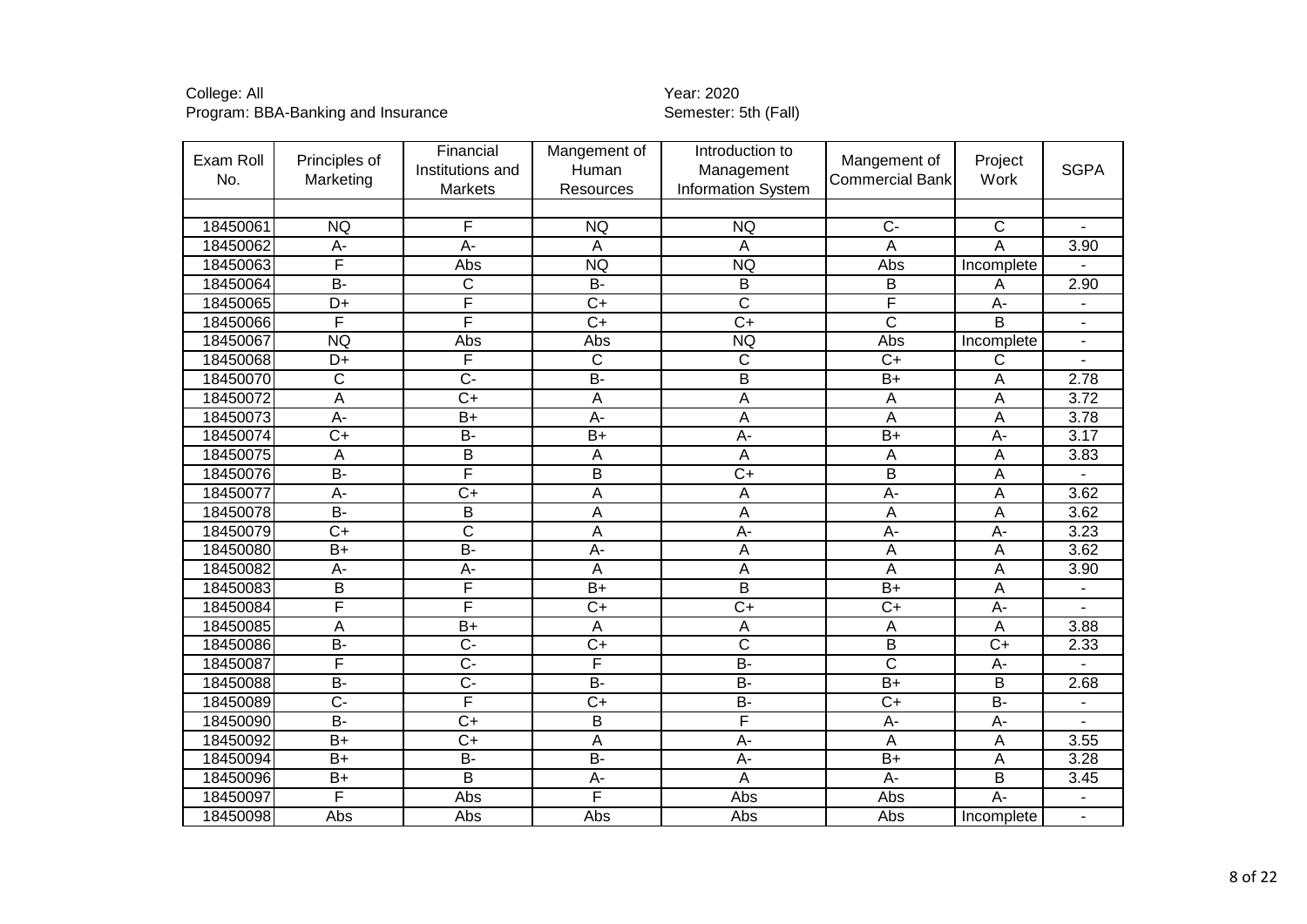| Exam Roll<br>No. | Principles of<br>Marketing | Financial<br>Institutions and<br>Markets | Mangement of<br>Human<br><b>Resources</b> | Introduction to<br>Management<br><b>Information System</b> | Mangement of<br><b>Commercial Bank</b> | Project<br>Work  | <b>SGPA</b>    |
|------------------|----------------------------|------------------------------------------|-------------------------------------------|------------------------------------------------------------|----------------------------------------|------------------|----------------|
|                  |                            |                                          |                                           |                                                            |                                        |                  |                |
| 18450099         | F                          | Abs                                      | <b>NQ</b>                                 | $C+$                                                       | $\overline{B}$                         | B                |                |
| 18450101         | $\overline{B}$             | F                                        | $\overline{C+}$                           | $\overline{B+}$                                            | $\overline{A}$ -                       | $\overline{A}$   |                |
| 18450102         | $\overline{B+}$            | $\overline{A}$                           | $\overline{A}$                            | A                                                          | A                                      | A                | 3.88           |
| 18450103         | F                          | Abs                                      | <b>NQ</b>                                 | F                                                          | Abs                                    | A-               |                |
| 18450104         | A-                         | $\overline{C}$                           | $B+$                                      | $A -$                                                      | $\overline{B}$                         | A-               | 3.23           |
| 18450106         | $\overline{B}$             | $\overline{C+}$                          | $A -$                                     | $\overline{\mathsf{B}}$                                    | F                                      | $\overline{A}$   |                |
| 18450107         | $\overline{B}$             | $\overline{C}$                           | $\overline{B}$                            | $\overline{B}$                                             | $\overline{A}$ -                       | <b>B-</b>        | 2.90           |
| 18450108         | $\overline{B+}$            | B-                                       | $A -$                                     | $\overline{C+}$                                            | $A -$                                  | $\overline{C+}$  | 3.00           |
| 18450109         | $\overline{B}$             | $\overline{C+}$                          | A                                         | $A -$                                                      | A-                                     | $\overline{B}$   | 3.28           |
| 18450111         | $\overline{A}$             | $\overline{B+}$                          | $\overline{A}$                            | A                                                          | A                                      | $\overline{A}$   | 3.83           |
| 18450113         | $\overline{C}$ -           | F                                        | $\overline{B+}$                           | $\overline{\mathsf{B}}$                                    | Abs                                    | $\overline{A}$ - |                |
| 18450115         | Abs                        | $\overline{\text{c}}$                    | $\overline{C+}$                           | Abs                                                        | F                                      | A-               |                |
| 18450116         | F                          | D+                                       | F                                         | F                                                          | F                                      | <b>B-</b>        | $\blacksquare$ |
| 18450117         | $\overline{\mathsf{B}}$    | $\overline{C}$ -                         | $\overline{B}$                            | $\overline{\mathsf{B}}$                                    | $\overline{B}$                         | $A -$            | 2.80           |
| 18450118         | B                          | $\overline{C+}$                          | $\overline{B}$                            | $B+$                                                       | A-                                     | A-               | 3.17           |
| 18450119         | $\overline{\text{c}}$      | <b>B-</b>                                | A-                                        | $B+$                                                       | A-                                     | A                | 3.23           |
| 18450120         | F                          | $\overline{C}$ -                         | $\overline{C+}$                           | $B -$                                                      | $\overline{B}$                         | A                |                |
| 18450121         | $\overline{B}$             | $\overline{C+}$                          | $\overline{B}$                            | $\overline{B+}$                                            | B                                      | A                | 3.05           |
| 18450122         | F                          | F                                        | $\overline{B}$                            | <b>B-</b>                                                  | A-                                     | A-               |                |
| 18450123         | F                          | $\overline{\text{c}}$                    | $\overline{B}$                            | $\overline{B}$                                             | $\overline{B}$                         | $\overline{A}$ - |                |
| 18450124         | $A -$                      | $B+$                                     | $\overline{C+}$                           | $\overline{B}$                                             | $\overline{C}$                         | A                | 3.05           |
| 18450126         | $\overline{B}$             | F                                        | $\overline{C}$ -                          | $B -$                                                      | $\overline{C}$                         | $\overline{A}$   |                |
| 18450127         | $\overline{\mathsf{B}}$    | $\overline{B}$                           | $\overline{C}$ -                          | $\overline{B}$                                             | $\overline{B}$                         | A                | 2.90           |
| 18450128         | A                          | $\overline{A}$ -                         | $\overline{B}$                            | A-                                                         | B                                      | A                | 3.57           |
| 18450129         | F                          | F                                        | $\overline{C+}$                           | $B -$                                                      | $\overline{B}$                         | A                |                |
| 18450130         | $\overline{\mathsf{A}}$    | $B+$                                     | $\overline{C+}$                           | $A -$                                                      | $\overline{B}$ -                       | $\overline{A}$   | 3.33           |
| 18450131         | A-                         | $\overline{B}$                           | $\overline{C+}$                           | $\overline{B}$                                             | $\overline{C}$                         | Α                | 3.05           |
| 18450133         | $\overline{B+}$            | $B -$                                    | F                                         | $\overline{B+}$                                            | $\overline{C}$                         | $\overline{A}$   |                |
| 18450134         | A                          | $\overline{B+}$                          | $\overline{B}$                            | $\overline{B}$                                             | $\overline{C+}$                        | $\overline{A}$   | 3.22           |
| 18450135         | $C+$                       | $\overline{C}$                           | $\overline{C}$                            | $\overline{B}$                                             | $\overline{\text{c}}$                  | $\overline{A}$   | 2.50           |
| 18450137         | A                          | $B+$                                     | $A -$                                     | $A -$                                                      | $\overline{B}$                         | A                | 3.57           |
| 18450139         | $\overline{A}$ -           | $\overline{A}$ -                         | $\overline{C+}$                           | $\overline{A}$ -                                           | $\overline{C+}$                        | A                | 3.28           |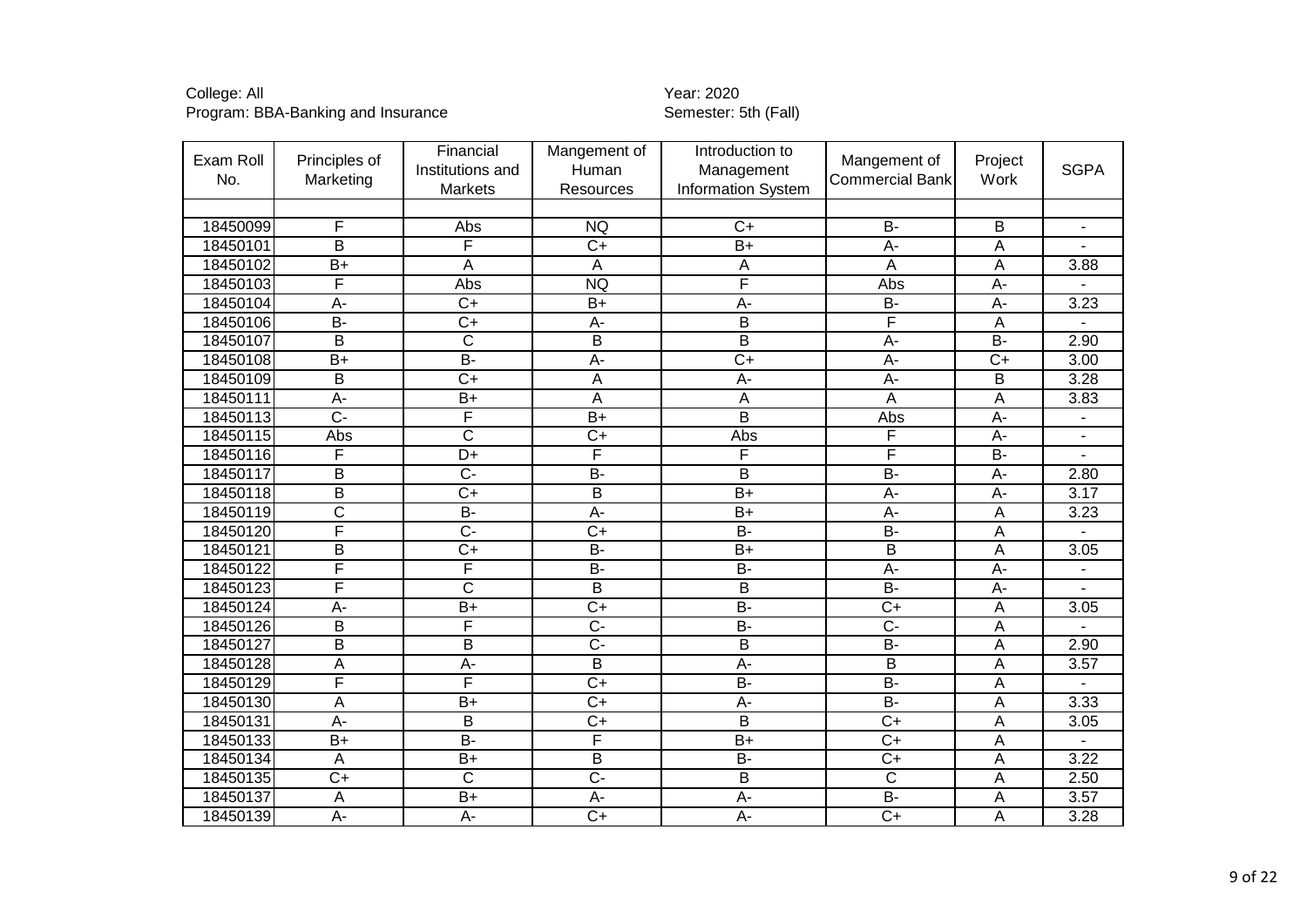| Exam Roll<br>No. | Principles of<br>Marketing | Financial<br>Institutions and<br>Markets | Mangement of<br>Human<br>Resources | Introduction to<br>Management<br>Information System | Mangement of<br><b>Commercial Bank</b> | Project<br>Work | <b>SGPA</b> |
|------------------|----------------------------|------------------------------------------|------------------------------------|-----------------------------------------------------|----------------------------------------|-----------------|-------------|
|                  |                            |                                          |                                    |                                                     |                                        |                 |             |
| 18450140         | A                          | $A -$                                    | B                                  | A-                                                  | A-                                     | Α               | 3.68        |
| 18450141         | $\overline{B+}$            | $\overline{B}$                           | $\overline{\text{c}}$              | $\overline{A}$                                      | $B -$                                  | Α               | 3.07        |
| 18450142         | A-                         | F                                        | $\overline{\text{c}}$              | $\overline{A}$ -                                    | $B -$                                  | Α               |             |
| 18450143         | $\overline{B}$             | $\overline{C+}$                          | $\overline{C}$ -                   | $B -$                                               | $\overline{C}$                         | A               | 2.52        |
| 18450144         | B-                         | B                                        | $\overline{\text{c}}$              | $\overline{B}$                                      | $\overline{\text{c}}$                  | Α               | 2.73        |
| 18450145         | A                          | A                                        | $\overline{\mathsf{B}}$            | A                                                   | $\overline{A}$                         | A               | 3.83        |
| 18450146         | А                          | A-                                       | $C+$                               | $\overline{A}$                                      | $B+$                                   | Α               | 3.55        |
| 18450147         | F                          | F                                        | $\overline{C}$                     | Abs                                                 | F                                      | A               |             |
| 18450148         | $B+$                       | $\overline{B+}$                          | B                                  | $B+$                                                | $\overline{B+}$                        | A               | 3.37        |
| 18450149         | F                          | F                                        | $\overline{\mathsf{c}}$            | $B -$                                               | $\overline{\text{c}}$                  | А               |             |
| 18450150         | Ā                          | $\overline{\mathsf{A}}$                  | $A -$                              | $\overline{A}$                                      | $\overline{A}$                         | A               | 3.95        |
| 18450151         | $A -$                      | $\overline{C}$                           | $\overline{C}$                     | $\overline{B}$                                      | $\overline{C+}$                        | Α               | 2.83        |
| 18450152         | F                          | F                                        | Abs                                | Abs                                                 | F                                      | A               |             |
| 18450153         | $A -$                      | $\overline{C+}$                          | $\overline{C}$ -                   | $\overline{B+}$                                     | $\overline{\text{c}}$                  | A               | 2.83        |
| 18450154         | $B+$                       | <b>B-</b>                                | $C+$                               | <b>B-</b>                                           | $\overline{\text{c}}$                  | Α               | 2.83        |
| 18450155         | A                          | $\overline{B}$                           | $\overline{C+}$                    | A-                                                  | $\overline{B}$                         | A               | 3.28        |
| 18450156         | Ā                          | A                                        | $\overline{A}$                     | A                                                   | $\overline{A}$                         | A               | 4.00        |
| 18450157         | $A -$                      | $\overline{B+}$                          | $B -$                              | $\overline{B}$                                      | $\overline{C+}$                        | A               | 3.17        |
| 18450158         | A                          | A-                                       | $\overline{B}$                     | $\overline{A}$                                      | A-                                     | A               | 3.73        |
| 18450159         | F                          | F                                        | $\overline{C+}$                    | $\overline{C+}$                                     | F                                      | A               |             |
| 18450160         | $B -$                      | $\overline{B}$                           | $\overline{C}$                     | $B -$                                               | $\overline{C+}$                        | A               | 2.73        |
| 18450161         | B                          | F                                        | F                                  | $\overline{B}$                                      | $\overline{C}$                         | Α               |             |
| 18450162         | А                          | $A -$                                    | $A -$                              | $A -$                                               | $\overline{A}$                         | А               | 3.80        |
| 18450163         | $\overline{\text{c}}$      | $\overline{\text{c}}$                    | $\overline{C+}$                    | $\overline{B}$                                      | $\overline{C}$                         | Α               | 2.50        |
| 18450164         | $A -$                      | $\overline{B+}$                          | B                                  | $\overline{A}$                                      | $B -$                                  | Α               | 3.40        |
| 18450165         | A                          | $\overline{B}$                           | $\overline{C}$                     | $\overline{A}$                                      | $\overline{B}$                         | Α               | 3.28        |
| 18450166         | A                          | $\overline{C+}$                          | B                                  | $\overline{A}$                                      | $B+$                                   | A               | 3.43        |
| 18450167         | F                          | F                                        | $\overline{B}$                     | $A -$                                               | $\overline{C+}$                        | A               |             |
| 18450168         | $\overline{B+}$            | A-                                       | $\overline{A}$                     | A                                                   | Α                                      | Α               | 3.83        |
| 18450169         | $B -$                      | $\overline{C}$                           | $B -$                              | $\overline{B}$                                      | $\overline{C+}$                        | A               | 2.78        |
| 18450170         | F                          | F                                        | $\overline{\text{c}}$              | F                                                   | <b>B-</b>                              | Α               |             |
| 18450171         | Ā                          | $A -$                                    | $\overline{A}$                     | A                                                   | $\overline{A}$                         | Α               | 3.95        |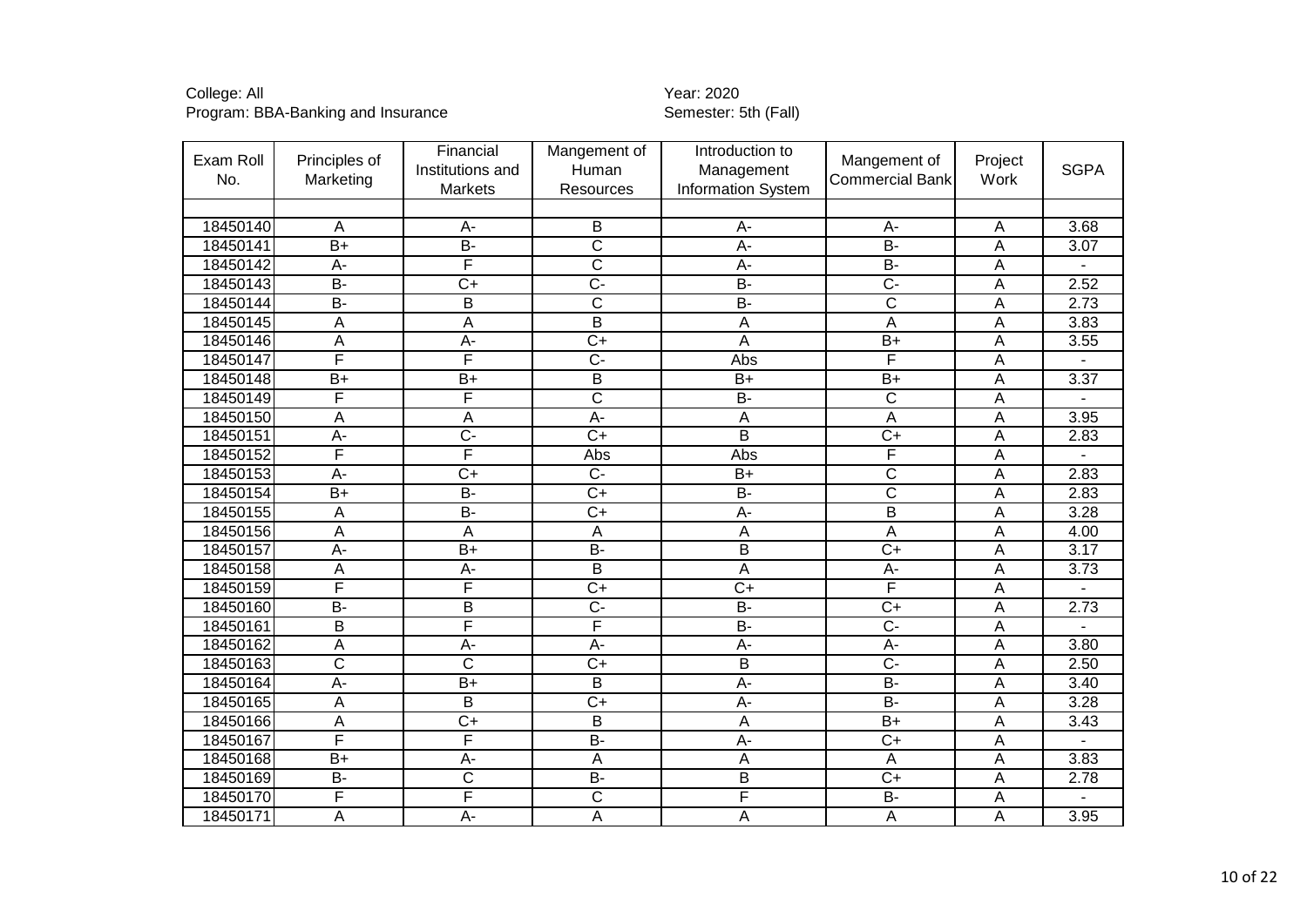| Exam Roll<br>No. | Principles of<br>Marketing | Financial<br>Institutions and<br>Markets | Mangement of<br>Human<br>Resources | Introduction to<br>Management<br><b>Information System</b> | Mangement of<br><b>Commercial Bank</b> | Project<br>Work | <b>SGPA</b> |
|------------------|----------------------------|------------------------------------------|------------------------------------|------------------------------------------------------------|----------------------------------------|-----------------|-------------|
|                  |                            |                                          |                                    |                                                            |                                        |                 |             |
| 18450172         | $\overline{B}$             | A                                        | <b>B-</b>                          | A                                                          | A-                                     | $\overline{A}$  | 3.52        |
| 18450174         | $\overline{C}$             | F                                        | $\overline{\text{c}}$              | $\overline{B+}$                                            | $\overline{C+}$                        | A               |             |
| 18450175         | F                          | F                                        | $\overline{B}$                     | $B+$                                                       | $\overline{B}$ -                       | A               |             |
| 18450176         | $B+$                       | B-                                       | A                                  | A                                                          | $B+$                                   | $\overline{A}$  | 3.55        |
| 18450177         | $\overline{B}$             | $\overline{C+}$                          | $\overline{A}$                     | $\overline{A}$                                             | $\overline{B}$ -                       | A               | 3.33        |
| 18450178         | B-                         | $\overline{\text{c}}$                    | A-                                 | $A -$                                                      | Abs                                    | Α               |             |
| 18450179         | F                          | $\overline{C}$                           | A-                                 | A                                                          | $\overline{B}$                         | A               |             |
| 18450180         | F                          | F                                        | $\overline{B}$                     | $\overline{A}$ -                                           | $\overline{C+}$                        | A               | ÷,          |
| 18450181         | F                          | B                                        | $\overline{C+}$                    | $A -$                                                      | $\overline{C+}$                        | A               |             |
| 18450182         | $\overline{C+}$            | $\overline{\text{c}}$                    | $\overline{A}$                     | $\boldsymbol{\mathsf{A}}$                                  | A-                                     | A               | 3.33        |
| 18450183         | F                          | F                                        | F                                  | F                                                          | $B -$                                  | A               |             |
| 18450184         | $\overline{B}$             | $\overline{B+}$                          | $\overline{B+}$                    | $\overline{A}$                                             | $\mathsf{A}$                           | $\overline{A}$  | 3.55        |
| 18450186         | A-                         | $B -$                                    | A-                                 | A                                                          | $A -$                                  | $\overline{A}$  | 3.63        |
| 18450187         | $B-$                       | F                                        | $\overline{\mathsf{B}}$            | $\overline{A}$                                             | $\overline{B+}$                        | A               |             |
| 18450188         | $\overline{B}$             | $\overline{\text{c}}$                    | A-                                 | $\overline{B}$                                             | $\overline{C+}$                        | $\overline{A}$  | 2.95        |
| 18450190         | $\overline{C}$             | F                                        | $\overline{C+}$                    | $\overline{B}$                                             | $\overline{C}$                         | $\overline{A}$  |             |
| 18450191         | A                          | $\overline{B+}$                          | $\overline{A}$                     | A                                                          | A                                      | A               | 3.88        |
| 18450192         | $B+$                       | B-                                       | $A -$                              | $A -$                                                      | $\overline{B}$                         | A               | 3.35        |
| 18450193         | F                          | F                                        | F                                  | $\overline{B+}$                                            | $\overline{C}$                         | $\overline{A}$  |             |
| 18450194         | F                          | F                                        | $\overline{B}$                     | A                                                          | $\overline{\mathsf{c}}$                | A               |             |
| 18450195         | $\overline{\text{c}}$      | $\overline{\text{c}}$                    | $\overline{B}$                     | $\overline{A}$                                             | $\overline{C}$                         | A               | 2.78        |
| 18450196         | A-                         | A-                                       | $B+$                               | A                                                          | $A -$                                  | A               | 3.73        |
| 18450197         | $\overline{C+}$            | $\overline{B}$                           | $\overline{\text{c}}$              | $\overline{\mathsf{B}}$                                    | $\overline{\text{c}}$                  | A               | 2.72        |
| 18450198         | $\overline{A}$ -           | $\overline{C+}$                          | $\overline{A}$ -                   | $A -$                                                      | $\overline{B}$                         | A               | 3.40        |
| 18450199         | $\overline{C}$             | F                                        | $\overline{\text{c}}$              | B                                                          | F                                      | A               |             |
| 18450200         | F                          | $\overline{\text{c}}$                    | $\overline{C+}$                    | $\overline{B}$                                             | F                                      | $\overline{A}$  |             |
| 18450202         | $\overline{C+}$            | $B -$                                    | $\overline{B}$                     | $\overline{A}$                                             | $\overline{C+}$                        | $\overline{A}$  | 3.00        |
| 18450205         | <b>B-</b>                  | $\overline{\text{c}}$                    | B-                                 | $\mathsf B$                                                | $\overline{\text{c}}$                  | $\overline{A}$  | 2.73        |
| 18450206         | A                          | $\overline{A}$ -                         | $\overline{A}$ -                   | $\overline{A}$                                             | $\overline{B+}$                        | A               | 3.78        |
| 18450207         | $C+$                       | <b>B-</b>                                | B                                  | A-                                                         | B                                      | A               | 3.12        |
| 18450208         | $\overline{B+}$            | $\overline{\text{c}}$                    | $B -$                              | $\overline{B}$                                             | $\overline{B}$                         | $\overline{A}$  | 3.00        |
| 18450209         | A-                         | $\overline{\text{c}}$                    | $\overline{B+}$                    | $\overline{A}$ -                                           | $\overline{B+}$                        | A               | 3.33        |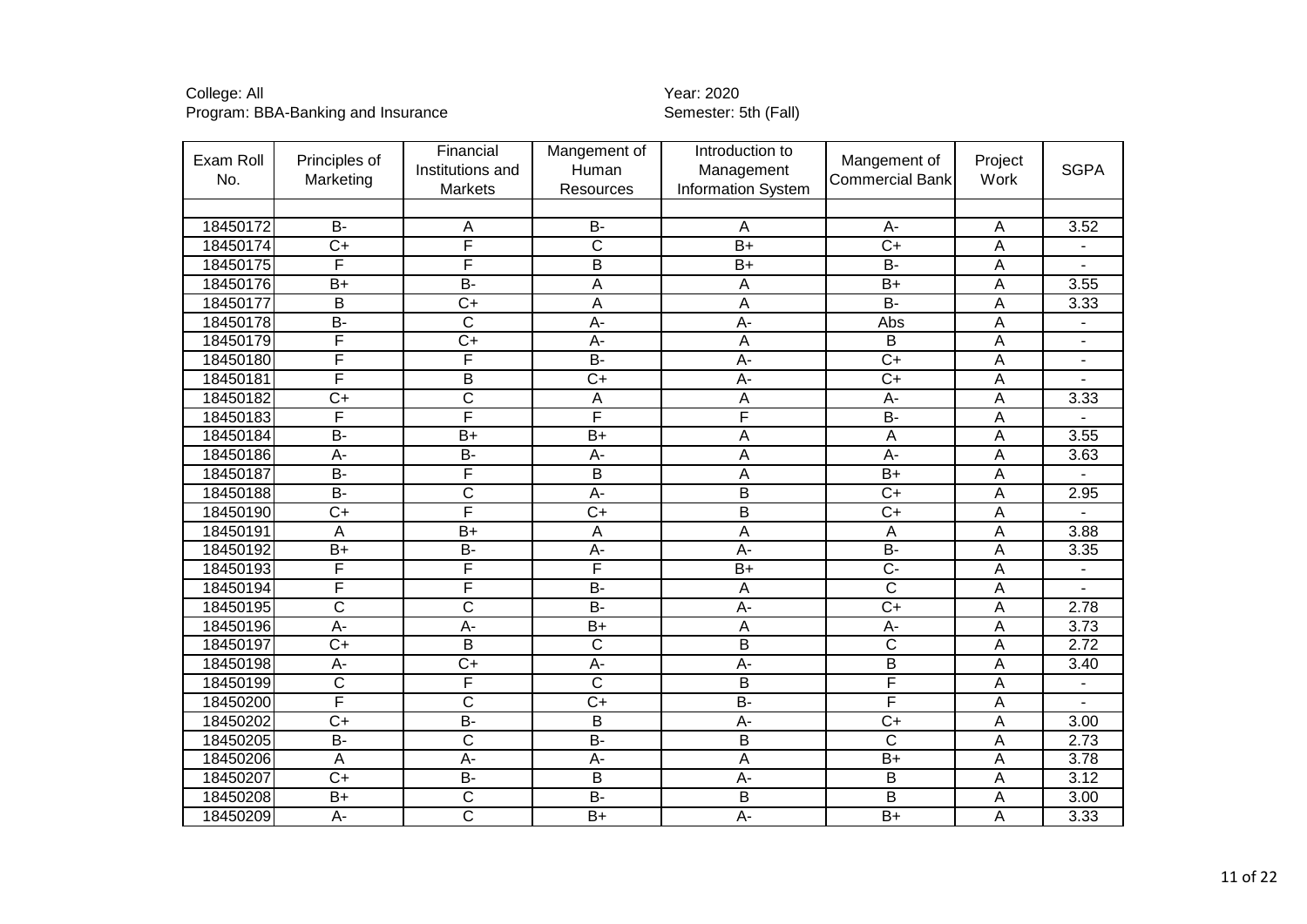| Exam Roll<br>No. | Principles of<br>Marketing | Financial<br>Institutions and<br><b>Markets</b> | Mangement of<br>Human<br>Resources | Introduction to<br>Management<br><b>Information System</b> | Mangement of<br><b>Commercial Bank</b> | Project<br>Work           | <b>SGPA</b>       |
|------------------|----------------------------|-------------------------------------------------|------------------------------------|------------------------------------------------------------|----------------------------------------|---------------------------|-------------------|
|                  |                            |                                                 |                                    |                                                            |                                        |                           |                   |
| 18450212         | $B -$                      | $\overline{C}$                                  | B                                  | A-                                                         | $\overline{C}$                         | A                         | 2.85              |
| 18450213         | $\overline{B+}$            | $\overline{B+}$                                 | $\overline{C}$                     | $\overline{B+}$                                            | $\overline{B}$                         | $\overline{A}$            | 3.10              |
| 18450214         | $\overline{B}$             | $B -$                                           | F                                  | $\overline{C+}$                                            | $\overline{B}$                         | $\overline{A}$ -          |                   |
| 18450215         | $\overline{A}$             | A-                                              | $\overline{\text{c}}$              | $A -$                                                      | $\overline{C}$                         | A                         | 3.28              |
| 18450216         | A                          | $\overline{A}$                                  | $\overline{B}$                     | A                                                          | $\overline{B}$                         | A                         | 3.57              |
| 18450217         | $A -$                      | $\overline{A}$                                  | $\overline{\mathsf{C}}$            | $\overline{B}$                                             | $\overline{A}$ -                       | A                         | 3.45              |
| 18450218         | $\overline{B+}$            | $\overline{B+}$                                 | $\overline{C}$                     | $\overline{B+}$                                            | $\overline{C}$                         | A                         | 3.08              |
| 18450219         | B                          | $\overline{C+}$                                 | $\overline{\mathsf{C}}$            | $\overline{B+}$                                            | $\overline{B}$                         | A                         | 2.88              |
| 18450220         | $\overline{B}$             | F                                               | $\overline{\mathsf{c}}$            | $\overline{B}$                                             | $\overline{C+}$                        | $\boldsymbol{\mathsf{A}}$ |                   |
| 18450221         | $\overline{A}$             | $B -$                                           | $\overline{B}$                     | $A -$                                                      | $\overline{B+}$                        | $\overline{A}$            | 3.35              |
| 18450222         | $\overline{B+}$            | $\overline{B}$                                  | B-                                 | $A -$                                                      | $\overline{B+}$                        | A                         | 3.28              |
| 18450223         | $\overline{B}$             | F                                               | $\overline{\text{c}}$              | $\overline{B}$                                             | $\overline{B}$                         | $\overline{A}$            |                   |
| 18450224         | $B+$                       | $C+$                                            | C-                                 | $B+$                                                       | <b>B-</b>                              | A                         | 2.88              |
| 18450225         | $\overline{A}$             | $\overline{\text{c}}$                           | $\overline{\mathsf{c}}$            | $B+$                                                       | $\overline{\mathsf{B}}$                | $\overline{A}$            | 3.05              |
| 18450226         | A                          | A-                                              | $\overline{B}$                     | A-                                                         | $\overline{B}$                         | $\overline{A}$            | $\overline{3.47}$ |
| 18450227         | $A -$                      | $B+$                                            | B-                                 | A                                                          | $\overline{C}$                         | A                         | 3.33              |
| 18450228         | $\overline{\text{c}}$      | F                                               | $\overline{\text{c}}$              | Abs                                                        | $\overline{C+}$                        | A                         |                   |
| 18450229         | A                          | B                                               | $B+$                               | A-                                                         | B                                      | A                         | 3.50              |
| 18450230         | A                          | $\overline{A}$                                  | $\overline{A}$                     | $\overline{A}$                                             | $\overline{A}$                         | A                         | 3.85              |
| 18450231         | $\overline{A}$             | A                                               | $\overline{A}$ -                   | $\overline{A}$                                             | $\overline{B+}$                        | A                         | 3.73              |
| 18450232         | $\overline{C+}$            | $\overline{\text{c}}$                           | $\overline{C}$                     | $\overline{B}$                                             | F                                      | A                         |                   |
| 18450233         | A                          | $\overline{A}$                                  | $\overline{A}$ -                   | A                                                          | $\overline{A}$                         | A                         | 3.90              |
| 18450234         | $\overline{B+}$            | $\overline{B+}$                                 | $\overline{\text{c}}$              | $B+$                                                       | $\overline{B}$                         | A                         | 3.10              |
| 18450235         | $\boldsymbol{\mathsf{A}}$  | $\overline{A}$                                  | $\overline{B}$                     | $A -$                                                      | $A -$                                  | A                         | 3.68              |
| 18450236         | $\overline{A}$             | $\overline{A}$                                  | $\overline{A}$                     | A                                                          | $B+$                                   | $\overline{A}$            | 3.78              |
| 18450237         | $\overline{A}$             | $\overline{A}$                                  | $A -$                              | $A -$                                                      | A                                      | $\overline{A}$            | 3.90              |
| 18450238         | $B+$                       | $\overline{B}$                                  | B-                                 | $\overline{B}$                                             | $\overline{B}$                         | A                         | 3.07              |
| 18450239         | <b>B-</b>                  | B                                               | $C+$                               | $A -$                                                      | $C+$                                   | A                         | 3.00              |
| 18450240         | $\overline{B+}$            | $A -$                                           | $\overline{B}$                     | $B+$                                                       | $\overline{\text{C}}$                  | A                         | 3.17              |
| 18450241         | $\mathsf{C}$               | F                                               | $\overline{C}$                     | $\mathsf{C}$                                               | F                                      | A                         |                   |
| 18450242         | $\overline{B+}$            | $A -$                                           | B-                                 | B                                                          | $\overline{B}$                         | A                         | 3.23              |
| 18450243         | A                          | $\overline{A}$                                  | $\overline{A}$                     | A                                                          | $\overline{A}$ -                       | A                         | 3.95              |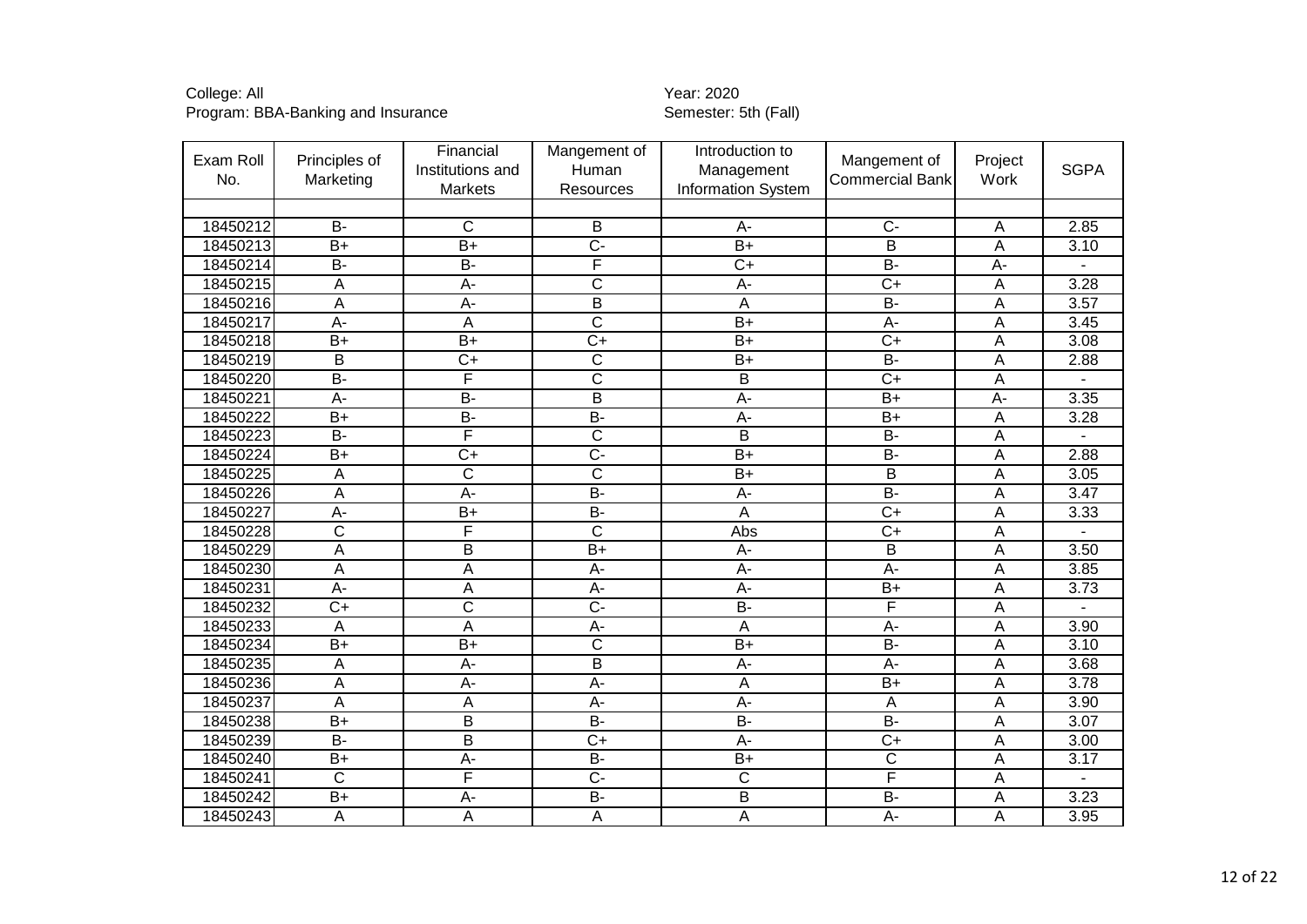| Exam Roll<br>No. | Principles of<br>Marketing | Financial<br>Institutions and<br>Markets | Mangement of<br>Human<br>Resources | Introduction to<br>Management<br><b>Information System</b> | Mangement of<br><b>Commercial Bank</b> | Project<br>Work | <b>SGPA</b>              |
|------------------|----------------------------|------------------------------------------|------------------------------------|------------------------------------------------------------|----------------------------------------|-----------------|--------------------------|
|                  |                            |                                          |                                    |                                                            |                                        |                 |                          |
| 18450244         | <b>B-</b>                  | $\overline{B}$                           | $\overline{C}$                     | $\overline{C}$                                             | $\overline{C}$                         | A-              | 2.52                     |
| 18450245         | B                          | $\overline{B}$                           | $\overline{C}$ -                   | $\overline{B}$                                             | $\overline{B}$                         | A               | 2.85                     |
| 18450247         | $\overline{A}$             | A                                        | $\overline{C}$ -                   | $\overline{B}$                                             | F                                      | A               |                          |
| 18450248         | $\overline{C}$             | Abs                                      | F                                  | $\overline{C+}$                                            | $C+$                                   | A               |                          |
| 18450249         | $\overline{B+}$            | $\overline{\mathsf{B}}$                  | $\overline{B}$                     | $A -$                                                      | $\overline{\mathsf{B}}$                | $\overline{A}$  | 3.28                     |
| 18450250         | $\overline{B}$             | $\overline{B}$                           | $\overline{\text{c}}$              | B-                                                         | $\overline{C+}$                        | A               | 2.73                     |
| 18450251         | A                          | $B+$                                     | A-                                 | $B+$                                                       | $B+$                                   | A               | 3.60                     |
| 18450252         | $\overline{A}$             | Α                                        | A                                  | A                                                          | $\overline{A}$                         | A               | 4.00                     |
| 18450253         | Abs                        | $\overline{\mathsf{B}}$                  | $\overline{C+}$                    | $\overline{\text{c}}$                                      | $\overline{C+}$                        | A               |                          |
| 18450254         | A                          | A                                        | $B+$                               | $\overline{A}$ -                                           | $\overline{B+}$                        | A               | 3.72                     |
| 18450255         | $\overline{B+}$            | $A -$                                    | $\overline{B}$                     | $B -$                                                      | $\overline{C+}$                        | A               | 3.12                     |
| 18450256         | $B+$                       | F                                        | $\overline{B}$                     | B                                                          | <b>B-</b>                              | Α               |                          |
| 18450257         | A-                         | $\overline{B+}$                          | $\overline{B}$                     | $\overline{A}$ -                                           | $A -$                                  | A               | 3.52                     |
| 18450258         | A-                         | A-                                       | $B+$                               | $\overline{B}$                                             | $B -$                                  | A               | 3.40                     |
| 18450259         | $\overline{B+}$            | $\overline{\mathsf{B}}$                  | $\overline{\text{c}}$              | $\overline{C+}$                                            | $\overline{B}$                         | A               | 2.88                     |
| 18450261         | A-                         | $\overline{\mathsf{B}}$                  | $\overline{\mathsf{B}}$            | A                                                          | $\boldsymbol{\mathsf{A}}$              | A               | 3.62                     |
| 18450262         | F                          | Abs                                      | A                                  | $\overline{\mathsf{C}}$                                    | $\overline{B}$                         | A-              |                          |
| 18450263         | F                          | F                                        | F                                  | $\overline{\text{c}}$                                      | F                                      | A-              |                          |
| 18450265         | $\overline{C+}$            | $\overline{C}$                           | $\overline{C+}$                    | A-                                                         | $B+$                                   | A-              | 2.83                     |
| 18450266         | $\overline{B}$             | $\overline{C+}$                          | $\overline{C+}$                    | $\overline{A}$                                             | $A -$                                  | A               | 3.22                     |
| 18450268         | F                          | Abs                                      | F                                  | Abs                                                        | Abs                                    | A-              |                          |
| 18450269         | $\overline{B}$             | $B+$                                     | F                                  | $C+$                                                       | A-                                     | A               |                          |
| 18450270         | F                          | $\overline{C}$                           | $\overline{\text{c}}$              | $\overline{B}$                                             | $\overline{A}$ -                       | A-              |                          |
| 18450272         | F                          | F                                        | $\overline{\text{c}}$              | F                                                          | $\overline{B}$                         | A-              |                          |
| 18450273         | $B+$                       | <b>B-</b>                                | B                                  | A                                                          | $\overline{A}$                         | A               | 3.45                     |
| 18450276         | F                          | F                                        | F                                  | F                                                          | <b>Abs</b>                             | $\overline{B+}$ |                          |
| 18450277         | $\overline{B}$             | B                                        | $\overline{B}$                     | $B+$                                                       | $A-$                                   | A-              | 3.23                     |
| 18450278         | $\overline{B+}$            | $\overline{\text{c}}$                    | $\overline{B}$                     | $\overline{A}$                                             | $\overline{A}$                         | A               | 3.33                     |
| 18450279         | F                          | Abs                                      | $\overline{\text{c}}$              | Abs                                                        | $\overline{C+}$                        | $\overline{B+}$ |                          |
| 18450280         | F                          | $C+$                                     | $B+$                               | A-                                                         | $A -$                                  | A               | $\overline{\phantom{a}}$ |
| 18450281         | F                          | $\overline{C}$                           | B                                  | A-                                                         | $A -$                                  | A               | $\overline{\phantom{a}}$ |
| 18450282         | F                          | $\overline{B}$                           | $B-$                               | $\overline{C}$                                             | $\overline{B+}$                        | $\overline{A}$  | $\overline{\phantom{a}}$ |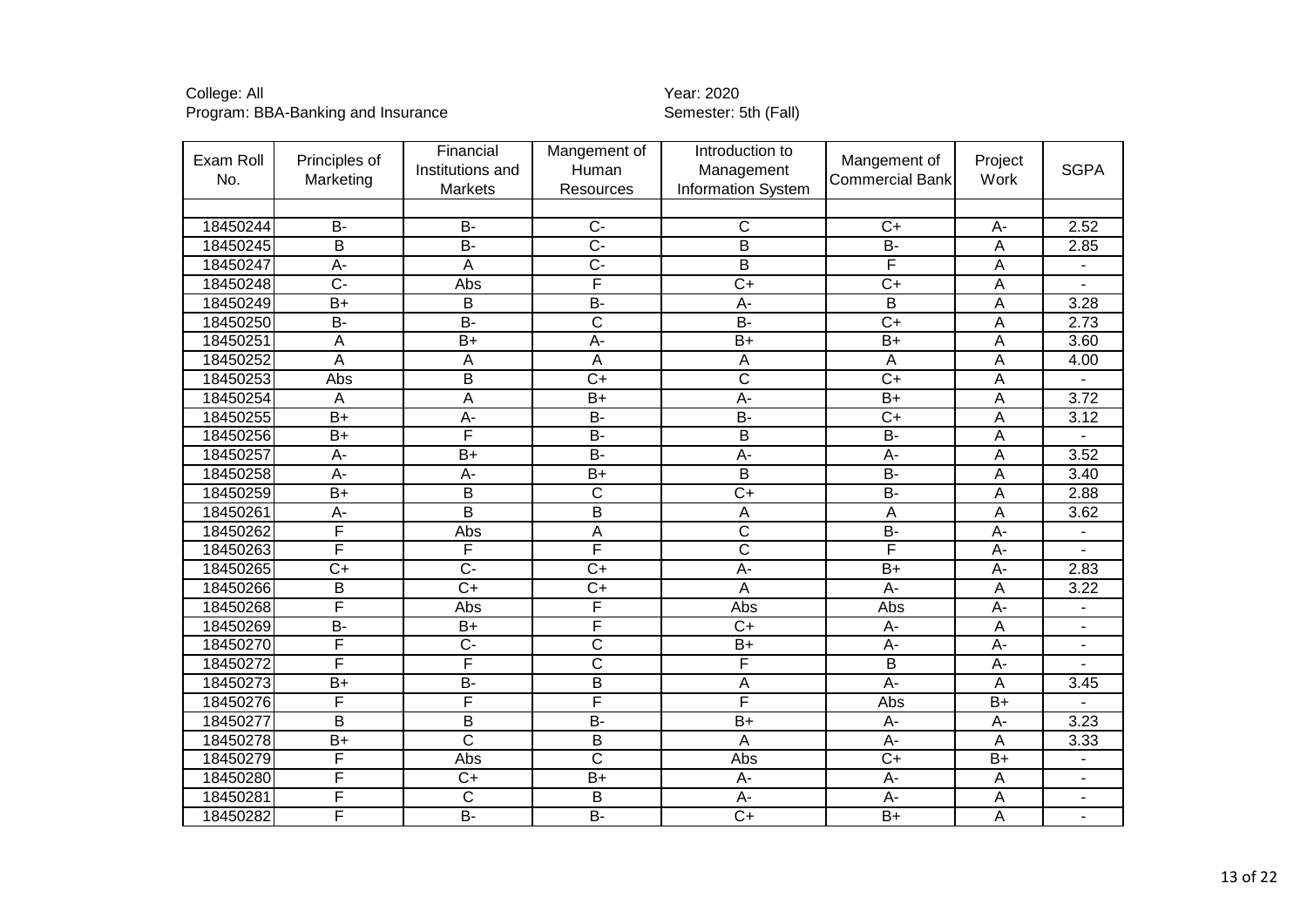| Exam Roll<br>No. | Principles of<br>Marketing | Financial<br>Institutions and<br><b>Markets</b> | Mangement of<br>Human<br>Resources | Introduction to<br>Management<br><b>Information System</b> | Mangement of<br><b>Commercial Bank</b> | Project<br>Work  | <b>SGPA</b>              |
|------------------|----------------------------|-------------------------------------------------|------------------------------------|------------------------------------------------------------|----------------------------------------|------------------|--------------------------|
|                  |                            |                                                 |                                    |                                                            |                                        |                  |                          |
| 18450283         | $B+$                       | $\overline{A}$                                  | <b>B-</b>                          | A                                                          | A                                      | $\overline{A}$   | 3.67                     |
| 18450286         | $\overline{B}$             | F                                               | $\overline{\text{c}}$              | $\overline{C+}$                                            | $\overline{B}$                         | A                |                          |
| 18450287         | B                          | $\overline{C}$                                  | $\overline{C+}$                    | A                                                          | $\overline{A}$                         | A                | 3.22                     |
| 18450288         | F                          | Abs                                             | Abs                                | F                                                          | Abs                                    | $B+$             |                          |
| 18450290         | $\overline{\text{c}}$      | Abs                                             | B                                  | $\overline{C+}$                                            | Abs                                    | $\overline{A}$ - |                          |
| 18450291         | $\overline{\text{c}}$      | $C+$                                            | A-                                 | $\overline{C+}$                                            | $\overline{B}$                         | A-               | 2.83                     |
| 18450293         | $\overline{C+}$            | $\overline{\mathsf{C}}$                         | $\overline{B}$                     | $\overline{C}$                                             | $\overline{B}$                         | A-               | 2.62                     |
| 18450294         | $\overline{C+}$            | $\overline{\text{c}}$                           | $\overline{B}$                     | $\overline{A}$                                             | $\overline{A}$                         | A                | $\overline{3.07}$        |
| 18450296         | $\overline{\mathsf{B}}$    | $\overline{C}$ -                                | $\overline{\mathsf{B}}$            | $\overline{B}$                                             | $\overline{B+}$                        | A                | 2.95                     |
| 18450297         | $\overline{A}$             | A                                               | A                                  | $\overline{B}$                                             | $\boldsymbol{\mathsf{A}}$              | A                | 3.78                     |
| 18450298         | $\overline{B}$             | $\overline{C}$ -                                | $\overline{\text{c}}$              | $\overline{\mathsf{C}}$                                    | $\overline{B}$                         | $\overline{A}$   | 2.52                     |
| 18450299         | F                          | F                                               | $\overline{C}$                     | F                                                          | $B -$                                  | $\overline{B}$   | $\overline{\phantom{a}}$ |
| 18450300         | F                          | F                                               | $\overline{C}$                     | F                                                          | $B -$                                  | $\overline{A}$   |                          |
| 18450301         | $\overline{C+}$            | F                                               | $\overline{B+}$                    | $\overline{\text{c}}$                                      | $\overline{B}$                         | $\overline{A}$   | $\overline{\phantom{a}}$ |
| 18450303         | $\overline{C}$             | F                                               | $\overline{\text{c}}$              | $\overline{\text{c}}$                                      | $\overline{C+}$                        | Incomplete       | $\overline{\phantom{a}}$ |
| 18450304         | $\overline{B+}$            | $B -$                                           | $\overline{\text{c}}$              | F                                                          | $B+$                                   | $B+$             | $\blacksquare$           |
| 18450306         | $\overline{C}$             | F                                               | $\overline{C}$ -                   | $\overline{C}$                                             | F                                      | A-               |                          |
| 18450307         | F                          | F                                               | $\overline{B}$                     | F                                                          | F                                      | A                |                          |
| 18450308         | A                          | A-                                              | A                                  | A-                                                         | $\overline{A}$                         | $\overline{A}$   | 3.90                     |
| 18450309         | $\overline{C+}$            | $\overline{C}$ -                                | $\overline{C}$                     | $\overline{\text{c}}$                                      | $\overline{C+}$                        | $\overline{B}$ - | 2.12                     |
| 18450310         | $\overline{\text{c}}$      | $\overline{C}$ -                                | $\overline{\text{c}}$              | F                                                          | F                                      | Incomplete       |                          |
| 18450311         | $\overline{B+}$            | $\overline{A}$ -                                | $B+$                               | B-                                                         | $A -$                                  | Α                | $\frac{1}{3.45}$         |
| 18450312         | F                          | Abs                                             | $\overline{C}$ -                   | F                                                          | F                                      | $\overline{B+}$  |                          |
| 18450313         | $\overline{C}$             | F                                               | $\overline{C}$                     | F                                                          | $A -$                                  | $\overline{B+}$  |                          |
| 18450314         | $\overline{B}$             | $\overline{C}$                                  | $\overline{C}$                     | $\overline{C+}$                                            | B                                      | B                | 2.50                     |
| 18450315         | $\overline{B+}$            | $B+$                                            | $\overline{B+}$                    | $B -$                                                      | $\overline{B+}$                        | $\overline{B}$   | 3.10                     |
| 18450316         | $\overline{B}$             | $\overline{C}$                                  | B                                  | $\overline{C}$ -                                           | F                                      | $\overline{B+}$  | $\overline{\phantom{m}}$ |
| 18450317         | $B+$                       | B                                               | $\overline{C}$                     | $\overline{C+}$                                            | F                                      | A                |                          |
| 18450318         | $\overline{\text{C}}$      | $\overline{C+}$                                 | $\overline{\mathsf{B}}$            | $\overline{C+}$                                            | $A -$                                  | $\overline{A}$ - | 2.83                     |
| 18450319         | $\overline{\text{c}}$      | $C+$                                            | $C+$                               | $\overline{C}$                                             | <b>B-</b>                              | A                | 2.55                     |
| 18450320         | F                          | $\overline{\mathsf{C}}$                         | $\overline{C}$                     | $\overline{C}$ -                                           | $B -$                                  | A-               |                          |
| 18450321         | $\overline{\text{C}}$      | $\overline{B}$                                  | $\overline{B}$                     | $\overline{\text{c}}$                                      | $\overline{B+}$                        | $\overline{B+}$  | 2.67                     |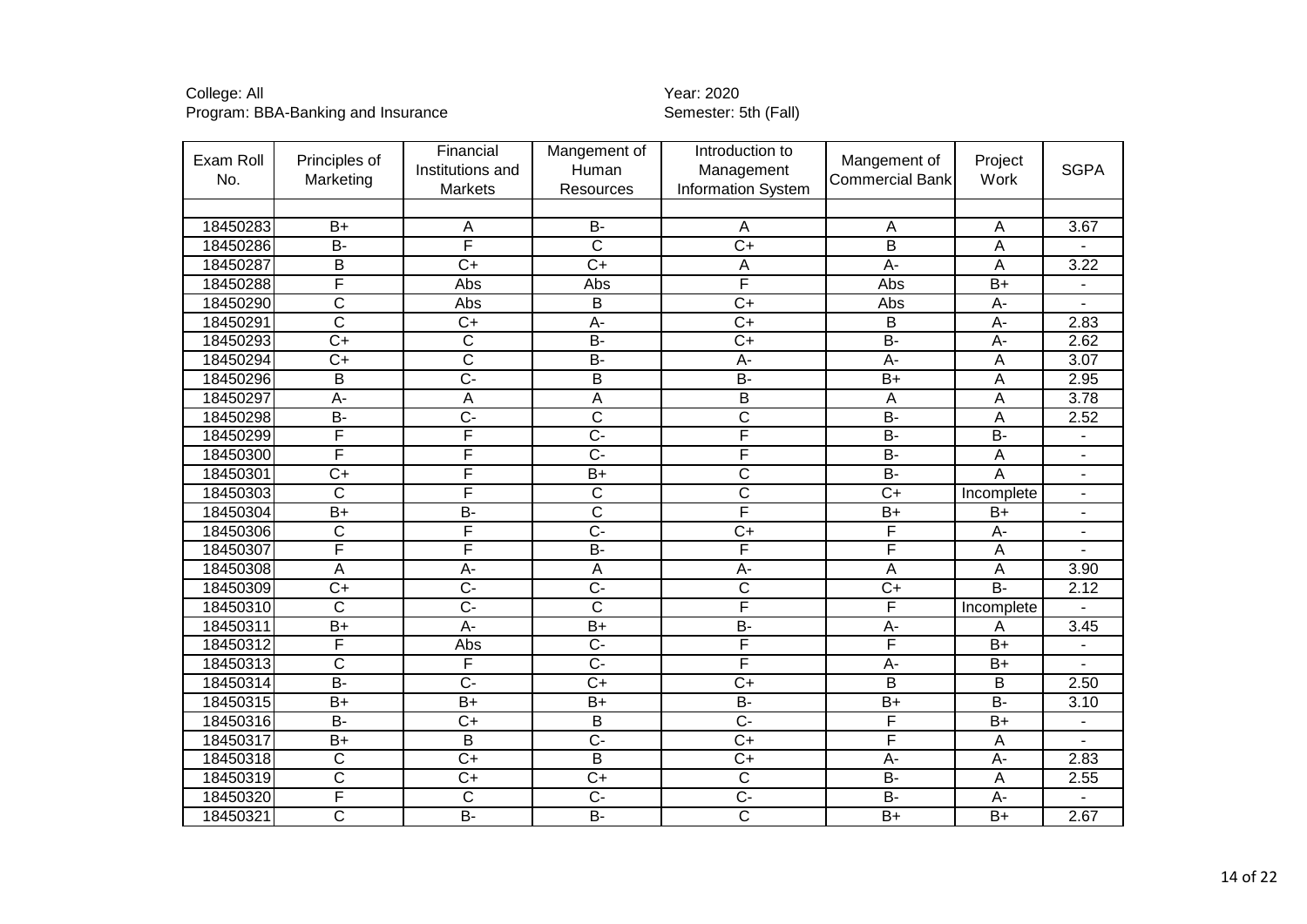| Exam Roll<br>No. | Principles of<br>Marketing | Financial<br>Institutions and<br>Markets | Mangement of<br>Human<br><b>Resources</b> | Introduction to<br>Management<br><b>Information System</b> | Mangement of<br><b>Commercial Bank</b> | Project<br>Work         | <b>SGPA</b>              |
|------------------|----------------------------|------------------------------------------|-------------------------------------------|------------------------------------------------------------|----------------------------------------|-------------------------|--------------------------|
|                  |                            |                                          |                                           |                                                            |                                        |                         |                          |
| 18450322         | $\mathsf{C}$               | $\overline{C}$                           | $C+$                                      | $\mathsf{C}$                                               | B                                      | A                       | 2.55                     |
| 18450323         | $\overline{B+}$            | $\overline{C+}$                          | $\overline{\mathsf{C}}$                   | $\overline{C}$ -                                           | $\overline{\mathsf{B}}$                | Incomplete              |                          |
| 18450324         | $\overline{C+}$            | B-                                       | $B+$                                      | $\overline{\mathrm{C}}$                                    | B                                      | A-                      | 2.83                     |
| 18450325         | $\overline{B+}$            | F                                        | $\overline{C}$                            | F                                                          | $\overline{B}$                         | $\overline{\mathsf{B}}$ |                          |
| 18450326         | $\overline{A}$             | $\overline{\text{c}}$                    | $\overline{B}$                            | $\overline{C+}$                                            | $\overline{A}$                         | $\overline{A}$          | 3.07                     |
| 18450327         | $\overline{A}$             | $\overline{B}$                           | $\overline{B}$                            | $\overline{B}$                                             | $\overline{A}$                         | $\overline{A}$          | 3.35                     |
| 18450328         | $B+$                       | B                                        | A-                                        | $C+$                                                       | A-                                     | A                       | 3.33                     |
| 18450329         | $\overline{C+}$            | $B -$                                    | $\overline{B}$                            | $\overline{B}$                                             | $\overline{B+}$                        | $\overline{A}$          | 2.90                     |
| 18450330         | $\overline{B}$             | $\overline{\text{c}}$                    | <b>B-</b>                                 | $C+$                                                       | B                                      | $B+$                    | 2.67                     |
| 18450331         | $\overline{\text{c}}$      | $\overline{C}$ -                         | $\overline{B}$                            | $\overline{\text{c}}$                                      | $B -$                                  | $A -$                   | 2.47                     |
| 18450332         | $\overline{\text{c}}$      | $B+$                                     | $B+$                                      | $\overline{C+}$                                            | $B -$                                  | $B+$                    | 2.82                     |
| 18450333         | $\overline{A}$             | $\overline{A}$                           | $\mathsf A$                               | $\overline{A}$ -                                           | A                                      | A                       | 3.95                     |
| 18450337         | A                          | A                                        | $\overline{A}$                            | $A -$                                                      | $\overline{A}$                         | $A -$                   | 3.90                     |
| 18450338         | $\overline{B+}$            | $\overline{\mathsf{B}}$                  | $\overline{A}$                            | $\overline{C+}$                                            | $A -$                                  | $A -$                   | 3.28                     |
| 18450339         | $B+$                       | $\overline{B+}$                          | $\overline{B+}$                           | $\overline{C+}$                                            | $\overline{B}$                         | Incomplete              |                          |
| 18450340         | <b>B-</b>                  | $B+$                                     | $B+$                                      | <b>B-</b>                                                  | $B+$                                   | $A -$                   | 3.17                     |
| 18450342         | $\overline{C}$ -           | $\overline{C}$                           | $\overline{C}$                            | F                                                          | $\overline{\mathsf{C}}$                | Incomplete              |                          |
| 18450343         | $\overline{B+}$            | $\overline{C+}$                          | $\overline{B}$                            | $\overline{\text{c}}$                                      | $A -$                                  | A                       | 3.05                     |
| 18450345         | $\overline{A}$             | A-                                       | $\overline{A}$ -                          | $\overline{B+}$                                            | $\overline{A}$                         | A                       | 3.78                     |
| 18450346         | $\overline{B}$             | $\overline{B+}$                          | $\overline{B}$                            | $\overline{C}$                                             | $\overline{B}$                         | Α                       | 3.10                     |
| 18450347         | $\overline{B}$             | F                                        | $\overline{B}$                            | $\overline{C+}$                                            | $\overline{B}$                         | $A -$                   |                          |
| 18450349         | $B+$                       | F                                        | $\overline{B}$                            | F                                                          | $\overline{C}$                         | $\overline{B}$          |                          |
| 18450350         | $\overline{B+}$            | $\overline{\mathsf{c}}$                  | $\overline{B+}$                           | $\overline{\text{c}}$                                      | $\overline{\mathsf{B}}$                | Incomplete              |                          |
| 18450351         | $\overline{A}$             | A                                        | A-                                        | A                                                          | $B+$                                   | $A -$                   | 3.78                     |
| 18450352         | A                          | $\overline{A}$ -                         | $\overline{B}$                            | B                                                          | A-                                     | A                       | 3.57                     |
| 18450353         | $\overline{C+}$            | $\overline{A}$ -                         | $C+$                                      | $\overline{\text{c}}$                                      | A                                      | Incomplete              |                          |
| 18450354         | A-                         | $\overline{C}$                           | A-                                        | $B -$                                                      | $B+$                                   | А-                      | 3.18                     |
| 18450355         | $\overline{B+}$            | $\overline{\text{c}}$                    | $\overline{A}$                            | $\overline{C+}$                                            | $A -$                                  | A                       | 3.17                     |
| 18450356         | $\overline{B}$             | F                                        | $\overline{A}$ -                          | $\overline{\text{c}}$                                      | $B -$                                  | $\overline{A}$ -        |                          |
| 18450357         | <b>B-</b>                  | F                                        | $\overline{C}$                            | $\overline{\text{c}}$                                      | <b>B-</b>                              | Incomplete              | $\overline{\phantom{a}}$ |
| 18450358         | $\overline{B+}$            | F                                        | $B+$                                      | $\overline{C}$                                             | B                                      | $A -$                   |                          |
| 18450360         | A-                         | $\overline{B+}$                          | $\overline{A}$                            | $\overline{A}$ -                                           | A                                      | $\overline{A}$          | 3.73                     |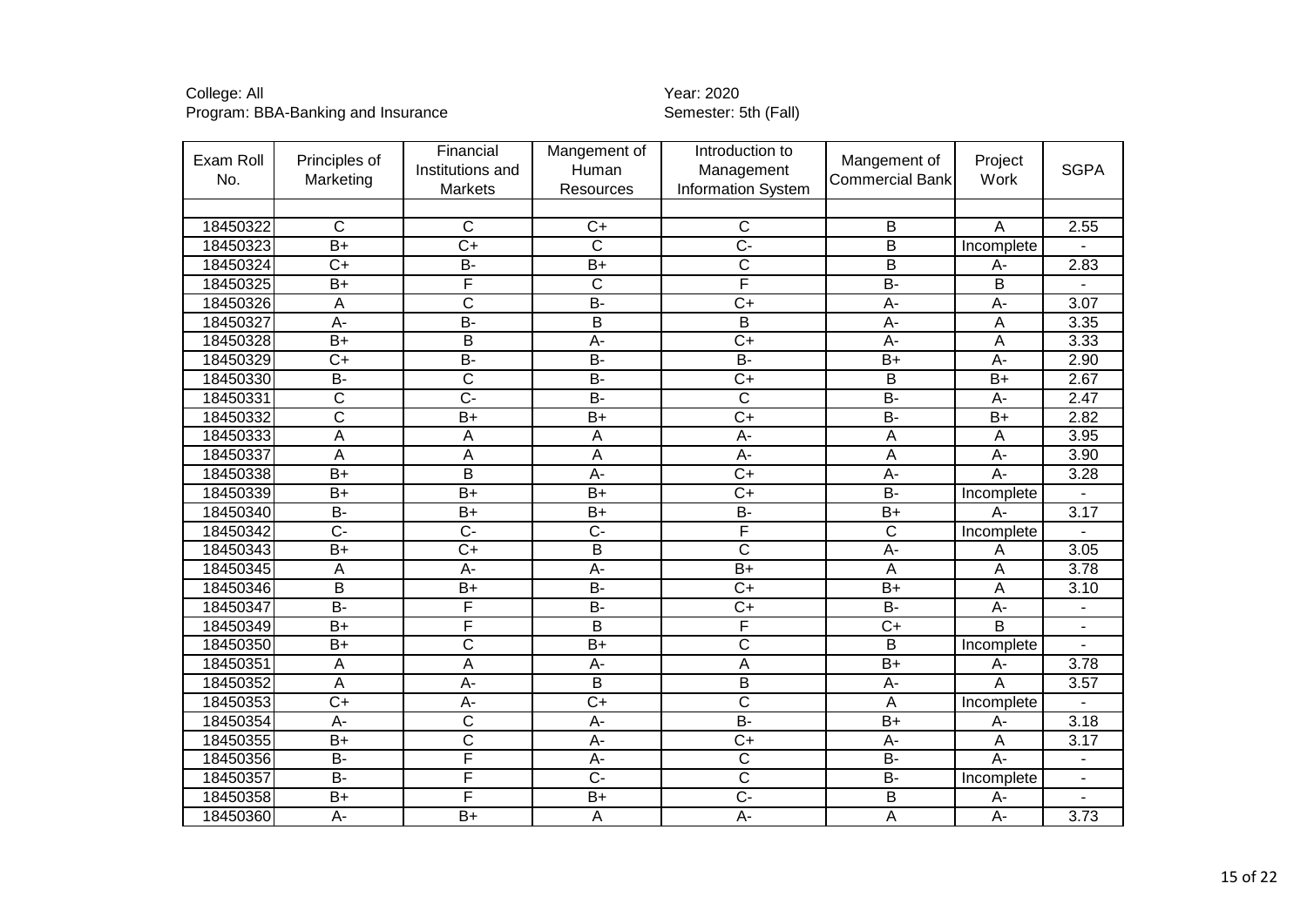| Exam Roll<br>No. | Principles of<br>Marketing | Financial<br>Institutions and<br><b>Markets</b> | Mangement of<br>Human<br>Resources | Introduction to<br>Management<br>Information System | Mangement of<br><b>Commercial Bank</b> | Project<br>Work  | <b>SGPA</b>      |
|------------------|----------------------------|-------------------------------------------------|------------------------------------|-----------------------------------------------------|----------------------------------------|------------------|------------------|
|                  |                            |                                                 |                                    |                                                     |                                        |                  |                  |
| 18450361         | A-                         | B-                                              | A-                                 | <b>B-</b>                                           | A-                                     | A                | 3.42             |
| 18450362         | F                          | F                                               | $\overline{C}$                     | F                                                   | $\overline{B}$                         | Incomplete       |                  |
| 18450363         | F                          | $\overline{C}$ -                                | $\overline{\text{c}}$              | F                                                   | $\overline{C+}$                        | B                |                  |
| 18450364         | $\overline{C}$             | $C+$                                            | $C+$                               | <b>B-</b>                                           | B                                      | A                | 2.77             |
| 18450365         | $\overline{C+}$            | $\overline{C}$                                  | $\overline{\text{c}}$              | $\overline{C+}$                                     | $\overline{B}$                         | $\overline{B}$   | 2.33             |
| 18450366         | $\overline{C}$             | $C+$                                            | $\overline{C+}$                    | $\overline{C+}$                                     | $\overline{B+}$                        | B                | 2.58             |
| 18450367         | $\overline{B}$             | F                                               | $\overline{\mathsf{B}}$            | $\overline{\text{c}}$                               | $\overline{B}$                         | $B+$             |                  |
| 18450368         | $\overline{C+}$            | F                                               | $\overline{C+}$                    | $\overline{\text{c}}$                               | $\overline{B}$                         | $\overline{B+}$  |                  |
| 18450369         | $\overline{A}$             | $\overline{\mathsf{B}}$                         | $\overline{A}$                     | $B -$                                               | $A -$                                  | A                | $\frac{1}{3.47}$ |
| 18450370         | A                          | $B -$                                           | A-                                 | $\overline{B}$                                      | $A -$                                  | A                | 3.52             |
| 18450372         | F                          | $\overline{\text{c}}$                           | $\overline{C+}$                    | $\overline{\mathsf{C}}$                             | $\overline{B}$                         | A-               |                  |
| 18450373         | $\overline{\text{c}}$      | $\overline{\text{c}}$                           | $\overline{C}$                     | $\overline{\text{c}}$                               | $\overline{C+}$                        | $B+$             | 2.27             |
| 18450375         | $\overline{\text{c}}$      | $\overline{C}$ -                                | $\overline{B}$                     | $\overline{\text{c}}$                               | $\overline{B}$                         | Incomplete       |                  |
| 18450376         | F                          | Abs                                             | F                                  | F                                                   | F                                      | Incomplete       |                  |
| 18450377         | $\overline{\text{c}}$      | A-                                              | $B+$                               | $\overline{C+}$                                     | $A -$                                  | A-               | 3.12             |
| 18450378         | A                          | A-                                              | A                                  | <b>B-</b>                                           | A                                      | $\overline{B}$   | 3.62             |
| 18450379         | $\overline{\mathsf{B}}$    | F                                               | $\overline{B}$                     | $\overline{\mathsf{C}}$                             | $\overline{B}$                         | $\overline{A}$   |                  |
| 18450380         | A                          | A-                                              | A                                  | $\overline{B}$                                      | A-                                     | A                | 3.73             |
| 18450382         | $\overline{B}$             | $\overline{\text{c}}$                           | $\overline{A}$ -                   | $\overline{C+}$                                     | $A -$                                  | $\overline{B+}$  | 2.95             |
| 18450383         | $\overline{B}$             | F                                               | $\overline{C+}$                    | $\overline{C+}$                                     | $\overline{B}$                         | Incomplete       |                  |
| 18450384         | $\overline{B+}$            | $\overline{\text{c}}$                           | $\overline{B+}$                    | $B -$                                               | $\overline{A}$                         | A-               | 3.12             |
| 18450385         | $\overline{C+}$            | F                                               | $\overline{B}$                     | $\overline{\text{c}}$                               | $\overline{B}$                         | $\overline{B+}$  |                  |
| 18450386         | $A -$                      | $\overline{C}$ -                                | $\overline{B}$                     | $\overline{C+}$                                     | $\overline{B}$                         | $\overline{A}$   | 3.05             |
| 18450387         | F                          | $\overline{C}$ -                                | $\overline{\mathsf{c}}$            | $\overline{\text{c}}$                               | $\overline{C+}$                        | $\overline{B+}$  |                  |
| 18450388         | $\overline{\text{c}}$      | $\overline{C}$                                  | $\overline{C}$                     | F                                                   | B                                      | $\overline{A}$   |                  |
| 18450390         | F                          | Abs                                             | Abs                                | F                                                   | Abs                                    | Incomplete       |                  |
| 18450391         | $\overline{A}$ -           | $\overline{C}$                                  | $B+$                               | $B -$                                               | A-                                     | A                | 3.23             |
| 18450392         | <b>B-</b>                  | F                                               | $C+$                               | $\overline{C+}$                                     | B                                      | В                |                  |
| 18450393         | $\overline{\text{c}}$      | $\overline{\text{c}}$                           | $\overline{C}$ -                   | F                                                   | $\overline{C+}$                        | $B+$             |                  |
| 18450394         | $C+$                       | B                                               | B                                  | <b>B-</b>                                           | A-                                     | A-               | 3.07             |
| 18450395         | $\overline{B+}$            | $\overline{C+}$                                 | $\overline{\mathsf{B}}$            | $\overline{C+}$                                     | $\overline{A}$                         | A-               | 3.05             |
| 18450397         | $\overline{\mathsf{B}}$    | F                                               | B                                  | $\overline{C}$                                      | $\overline{B+}$                        | $\overline{A}$ - | $\overline{a}$   |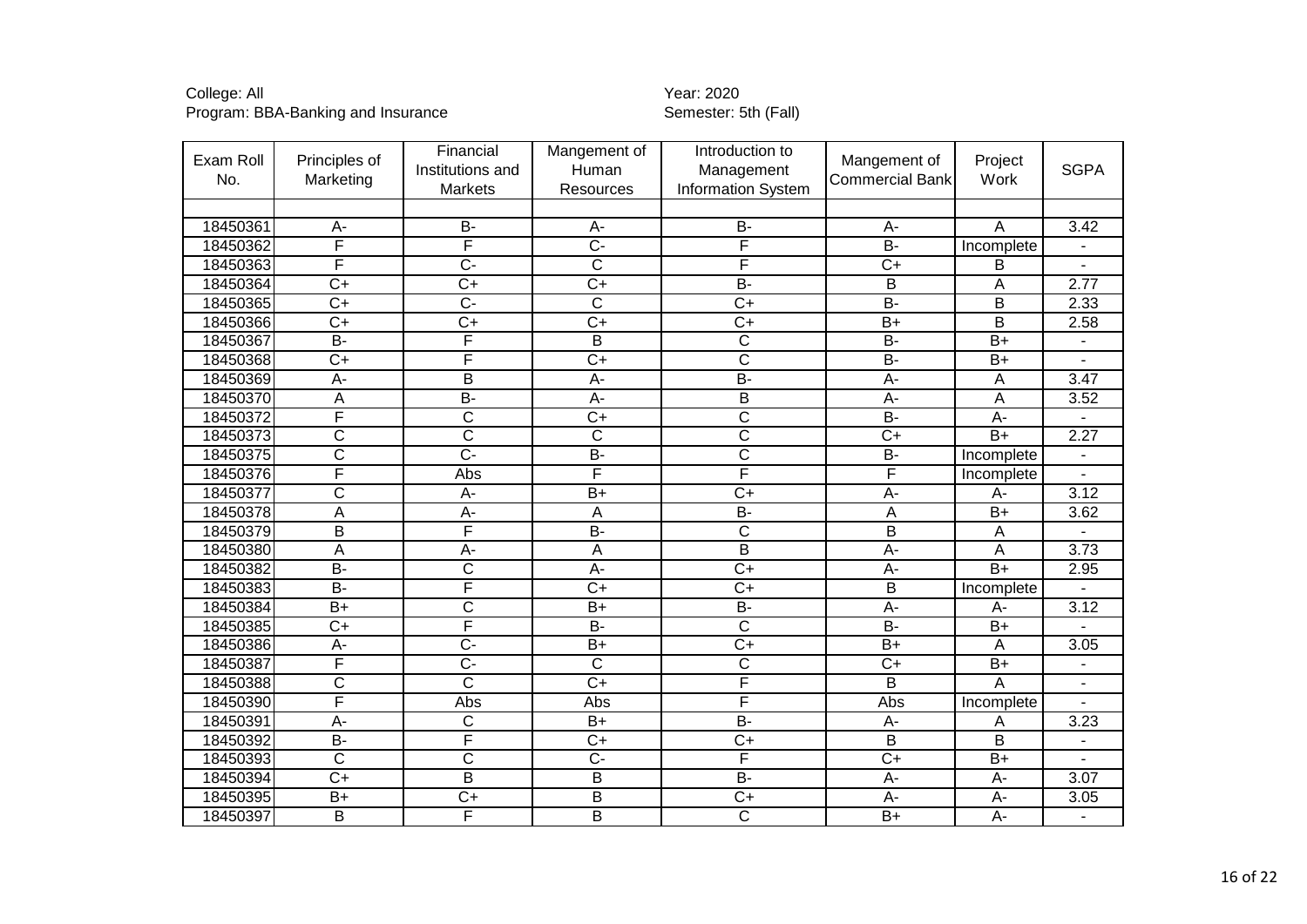| Exam Roll<br>No. | Principles of<br>Marketing | Financial<br>Institutions and<br>Markets | Mangement of<br>Human<br>Resources | Introduction to<br>Management<br><b>Information System</b> | Mangement of<br><b>Commercial Bank</b> | Project<br>Work  | <b>SGPA</b>       |
|------------------|----------------------------|------------------------------------------|------------------------------------|------------------------------------------------------------|----------------------------------------|------------------|-------------------|
|                  |                            |                                          |                                    |                                                            |                                        |                  |                   |
| 18450398         | $A -$                      | A-                                       | $\overline{A}$                     | <b>B-</b>                                                  | $\overline{A}$                         | A                | 3.68              |
| 18450399         | $\overline{B+}$            | $\overline{C}$                           | $\overline{C+}$                    | $\overline{\text{c}}$                                      | $B -$                                  | $\overline{B+}$  | 2.55              |
| 18450400         | $\overline{B}$             | $\overline{C+}$                          | $\overline{C}$                     | $\overline{\text{c}}$                                      | $B -$                                  | $\overline{A}$ - | 2.57              |
| 18450401         | F                          | $\overline{C}$                           | F                                  | F                                                          | F                                      | Incomplete       |                   |
| 18450402         | $\overline{B+}$            | B-                                       | $\overline{A}$                     | $\overline{B}$                                             | $\overline{B}$                         | A-               | 3.33              |
| 18450403         | $B -$                      | $B -$                                    | $\overline{B+}$                    | $\overline{B}$                                             | $\overline{B+}$                        | $\overline{A}$ - | $\overline{3.07}$ |
| 18450404         | B                          | <b>B-</b>                                | $C+$                               | <b>B-</b>                                                  | $B+$                                   | A-               | 2.95              |
| 18450406         | $\overline{B+}$            | $B -$                                    | $B+$                               | $\overline{C+}$                                            | $\overline{B}$                         | A                | 3.10              |
| 18450408         | $\overline{\text{c}}$      | $\overline{\text{c}}$                    | $\overline{C+}$                    | $\overline{\text{c}}$                                      | $B -$                                  | Incomplete       |                   |
| 18450409         | A-                         | $B -$                                    | $\overline{B}$                     | $A -$                                                      | $\overline{B}$                         | A                | 3.30              |
| 18450410         | F                          | F                                        | $\overline{\text{c}}$              | F                                                          | F                                      | Α                |                   |
| 18450411         | A                          | $\overline{B}$                           | $\overline{A}$                     | A                                                          | $\overline{B}$                         | Α                | 3.67              |
| 18450412         | $\overline{B}$             | F                                        | $B -$                              | $\overline{C+}$                                            | $\overline{C}$ -                       | А                |                   |
| 18450413         | $\overline{C+}$            | F                                        | $\overline{C+}$                    | $\overline{B}$                                             | $\overline{\text{c}}$                  | A                |                   |
| 18450414         | $B+$                       | $A -$                                    | $\overline{B}$                     | $\overline{A}$                                             | $\overline{B}$                         | Α                | 3.50              |
| 18450415         | $\overline{\text{c}}$      | F                                        | $\overline{\mathsf{c}}$            | $B -$                                                      | $\overline{C+}$                        | A                |                   |
| 18450416         | F                          | $\overline{\text{c}}$                    | $\overline{B+}$                    | $A -$                                                      | $B -$                                  | A                |                   |
| 18450417         | $\overline{B}$             | $\overline{\text{c}}$                    | $\overline{C}$                     | $\overline{B}$                                             | $\overline{B}$                         | A                | 2.73              |
| 18450419         | A                          | $\overline{\mathsf{c}}$                  | $A -$                              | $\overline{A}$                                             | $B+$                                   | A                | 3.50              |
| 18450420         | $\overline{\text{c}}$      | Abs                                      | $\overline{B}$                     | $\overline{\mathsf{B}}$                                    | $\overline{\text{c}}$                  | A-               |                   |
| 18450421         | $\overline{\mathsf{A}}$    | $\overline{A}$                           | $A -$                              | $\overline{A}$                                             | $\overline{\mathsf{A}}$                | A                | 3.90              |
| 18450422         | A-                         | $A -$                                    | $\overline{B+}$                    | A                                                          | $\overline{B+}$                        | Α                | 3.67              |
| 18450423         | A                          | $\overline{B}$                           | $A -$                              | $\overline{A}$                                             | $\overline{B+}$                        | Α                | $\overline{3.67}$ |
| 18450424         | $B+$                       | F                                        | $A -$                              | $\overline{A}$                                             | A-                                     | Α                |                   |
| 18450425         | A                          | $\overline{A}$                           | $\overline{A}$                     | $\overline{A}$                                             | A-                                     | Α                | 3.90              |
| 18450428         | F                          | F                                        | $\overline{C}$ -                   | F                                                          | $\overline{C}$                         | Α                | $\blacksquare$    |
| 18450429         | $\overline{\text{c}}$      | F                                        | $\overline{B}$                     | $\overline{B}$                                             | $\overline{C+}$                        | A                |                   |
| 18450431         | $\overline{B}$             | $\overline{C}$                           | $\overline{C}$                     | A-                                                         | $\overline{C}$                         | A                | 2.83              |
| 18450432         | F                          | F                                        | $\overline{C+}$                    | $\overline{B}$                                             | $\overline{C}$                         | $A -$            |                   |
| 18450433         | $\overline{B+}$            | F                                        | $\overline{\mathsf{C}}$            | $\overline{A}$                                             | $\overline{C}$                         | A                |                   |
| 18450434         | $B+$                       | <b>B-</b>                                | $C+$                               | A-                                                         | $\overline{C+}$                        | A                | 3.05              |
| 18450435         | $\overline{C+}$            | $\overline{\text{c}}$                    | $\overline{\text{c}}$              | $\overline{A}$ -                                           | $\overline{C+}$                        | A                | 2.72              |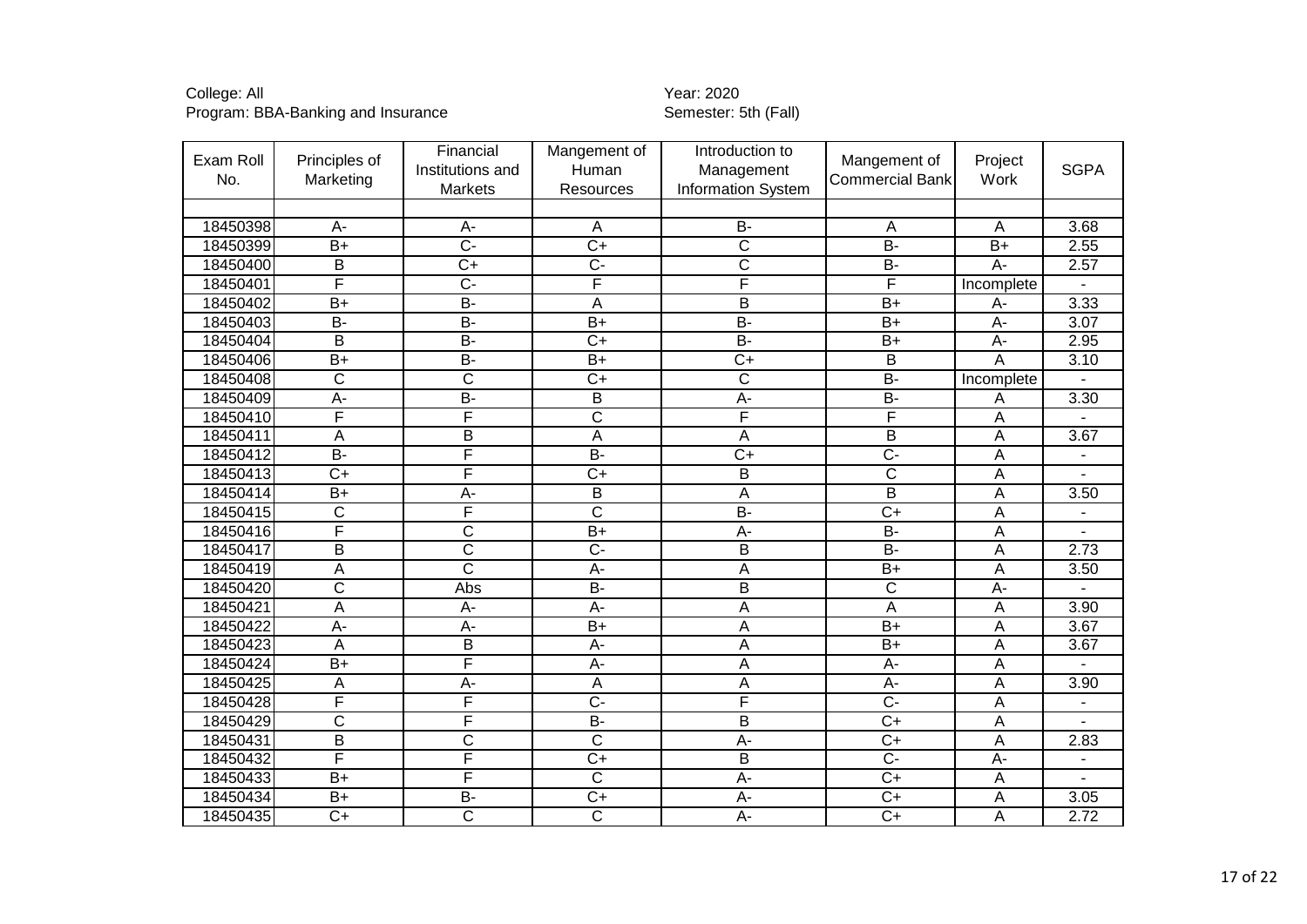| Exam Roll<br>No. | Principles of<br>Marketing | Financial<br>Institutions and<br><b>Markets</b> | Mangement of<br>Human<br>Resources | Introduction to<br>Management<br><b>Information System</b> | Mangement of<br><b>Commercial Bank</b> | Project<br>Work           | <b>SGPA</b>                  |
|------------------|----------------------------|-------------------------------------------------|------------------------------------|------------------------------------------------------------|----------------------------------------|---------------------------|------------------------------|
|                  |                            |                                                 |                                    |                                                            |                                        |                           |                              |
| 18450436         | $B+$                       | F                                               | $\overline{C}$                     | B                                                          | $\overline{B}$                         | A-                        |                              |
| 18450437         | $\overline{B}$             | $\overline{\text{c}}$                           | $\overline{\mathsf{C}}$            | $\overline{B+}$                                            | $\overline{B}$                         | A                         | 2.78                         |
| 18450438         | Abs                        | Abs                                             | F                                  | F                                                          | F                                      | Incomplete                | $\blacksquare$               |
| 18450439         | $C+$                       | F                                               | B                                  | $B+$                                                       | <b>B-</b>                              | A                         |                              |
| 18450440         | B                          | $\overline{C}$ -                                | $A -$                              | $\overline{B}$                                             | $B -$                                  | $\overline{A}$            | 3.02                         |
| 18450441         | $\overline{B+}$            | $\overline{C}$ -                                | $\overline{B}$                     | $\overline{B}$                                             | $\overline{B}$                         | Α                         | 2.90                         |
| 18450442         | A                          | A                                               | A                                  | A                                                          | $\mathsf{A}$                           | A                         | 4.00                         |
| 18450443         | $\overline{B}$             | F                                               | F                                  | $\overline{C+}$                                            | $\overline{\text{c}}$                  | A                         |                              |
| 18450444         | $\overline{\mathsf{B}}$    | Abs                                             | $\overline{A}$                     | $B+$                                                       | $\overline{C+}$                        | A                         |                              |
| 18450446         | A                          | B                                               | $\overline{B}$                     | $A-$                                                       | $B -$                                  | A                         | 3.35                         |
| 18450447         | A                          | A                                               | А                                  | $\overline{A}$                                             | A                                      | Α                         | 4.00                         |
| 18450448         | F                          | Abs                                             | $\overline{C}$                     | F                                                          | $\overline{C+}$                        | $\overline{A}$            |                              |
| 18450449         | $\overline{B}$             | C                                               | B                                  | $\overline{B+}$                                            | $\overline{C+}$                        | $\overline{A}$            | 2.88                         |
| 18450450         | $\overline{B}$             | F                                               | $\overline{B}$                     | $B+$                                                       | $\overline{C+}$                        | A                         | $\overline{\phantom{a}}$     |
| 18450451         | $\overline{C}$             | F                                               | $\overline{C}$                     | F                                                          | $\overline{\text{c}}$                  | Α                         |                              |
| 18450452         | B                          | F                                               | $\overline{B}$                     | B-                                                         | $\overline{C+}$                        | $\overline{A}$            |                              |
| 18450453         | Α                          | $\overline{B+}$                                 | $\overline{A}$ -                   | $\overline{A}$                                             | A-                                     | A                         | 3.78                         |
| 18450454         | B                          | $C+$                                            | B                                  | $\overline{B}$                                             | <b>B-</b>                              | A                         | 3.00                         |
| 18450455         | $\overline{A}$ -           | $\overline{\mathsf{C}}$                         | $B+$                               | $\overline{B}$                                             | B                                      | A                         | 3.17                         |
| 18450456         | F                          | $\overline{C}$                                  | F                                  | F                                                          | $\overline{C}$ -                       | A                         |                              |
| 18450457         | $\overline{B+}$            | $B -$                                           | $\overline{C}$                     | $\overline{B}$                                             | $\overline{C+}$                        | A                         | 2.93                         |
| 18450458         | $\overline{A}$             | A                                               | $\overline{C}$                     | $\overline{B+}$                                            | <b>B-</b>                              | A                         | 3.33                         |
| 18450459         | $\overline{C}$             | $\overline{\text{c}}$                           | F                                  | $B -$                                                      | $\overline{\text{c}}$                  | $\overline{A}$            |                              |
| 18450460         | $\overline{B}$             | $\overline{B}$                                  | F                                  | $\overline{B}$                                             | F                                      | A                         |                              |
| 18450461         | A                          | A                                               | A-                                 | $\mathsf{A}$                                               | $A -$                                  | A                         | 3.90                         |
| 18450462         | F                          | $\overline{B}$                                  | F                                  | $\overline{B}$                                             | F                                      | Α                         | $\qquad \qquad \blacksquare$ |
| 18450463         | $\overline{B}$             | B                                               | F                                  | $B -$                                                      | $\overline{\text{c}}$                  | $\boldsymbol{\mathsf{A}}$ |                              |
| 18450464         | <b>B-</b>                  | F                                               | F                                  | $\overline{B}$                                             | $\overline{\mathsf{F}}$                | $\overline{A}$            |                              |
| 18450466         | $\overline{B}$             | В                                               | $\overline{C}$ -                   | $\overline{B}$                                             | $\overline{\text{c}}$                  | A                         | 2.73                         |
| 18450467         | <b>B-</b>                  | $B+$                                            | $C+$                               | $\mathsf B$                                                | $\overline{C}$                         | A                         | 2.83                         |
| 18450468         | B                          | A-                                              | $\overline{C+}$                    | $\overline{B}$                                             | $B -$                                  | $\overline{A}$            | 3.12                         |
| 18450469         | $\overline{\mathsf{B}}$    | $\overline{B+}$                                 | $\overline{\text{c}}$              | $\overline{B}$                                             | $\overline{C+}$                        | A                         | 2.93                         |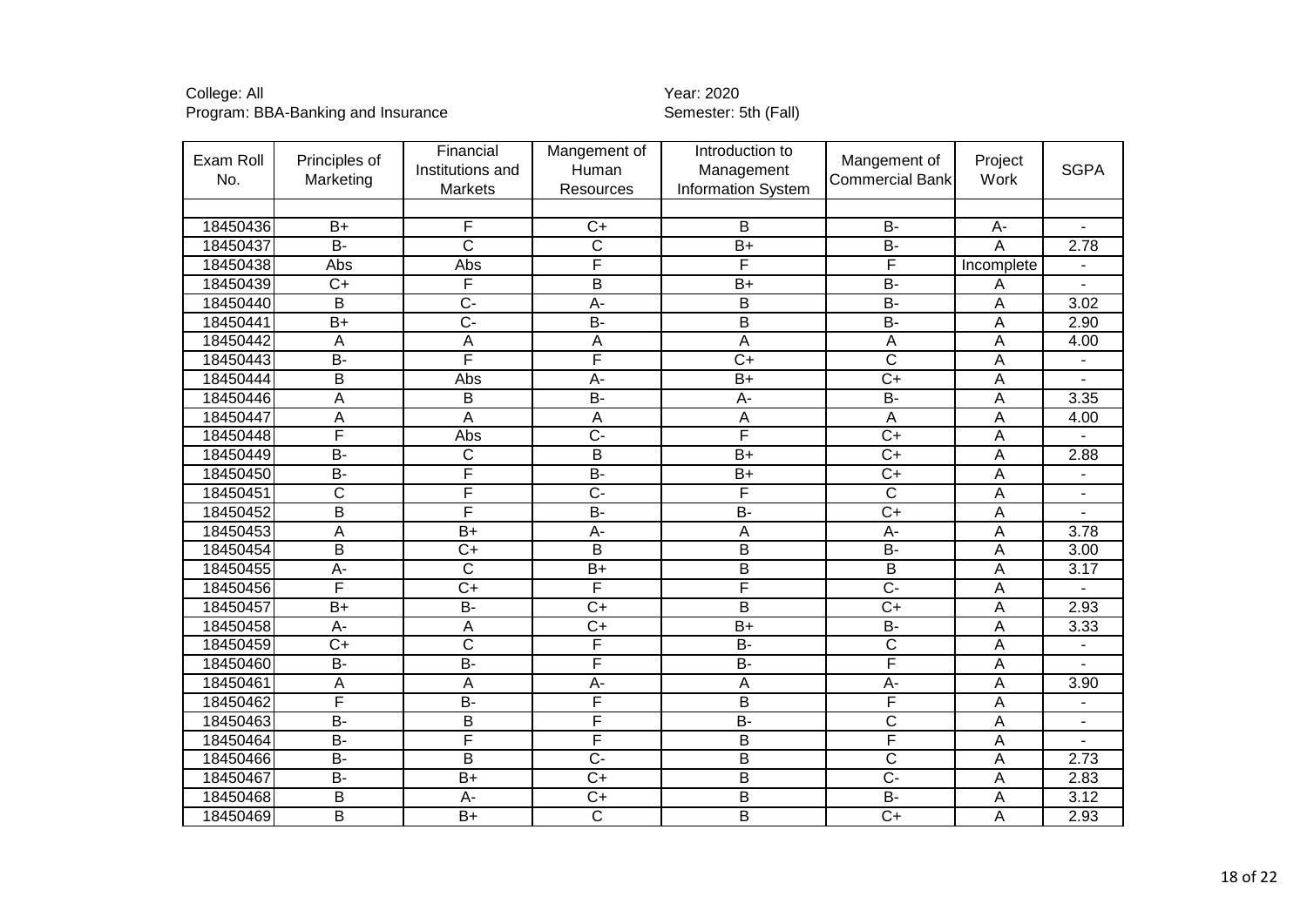| Exam Roll<br>No. | Principles of<br>Marketing | Financial<br>Institutions and<br>Markets | Mangement of<br>Human<br>Resources | Introduction to<br>Management<br><b>Information System</b> | Mangement of<br><b>Commercial Bank</b> | Project<br>Work  | <b>SGPA</b> |
|------------------|----------------------------|------------------------------------------|------------------------------------|------------------------------------------------------------|----------------------------------------|------------------|-------------|
|                  |                            |                                          |                                    |                                                            |                                        |                  |             |
| 18450470         | $\overline{B}$             | $B+$                                     | $\overline{C}$                     | <b>B-</b>                                                  | $\overline{C+}$                        | A                | 2.83        |
| 18450471         | F                          | $\overline{\text{c}}$                    | F                                  | $B -$                                                      | F                                      | A                |             |
| 18450472         | $\overline{B}$             | $\overline{C+}$                          | $\overline{C+}$                    | $\overline{\mathsf{B}}$                                    | $\overline{C}$                         | A                | 2.67        |
| 18450473         | B                          | A-                                       | B                                  | $A -$                                                      | $B+$                                   | A                | 3.45        |
| 18450474         | $\overline{B+}$            | $\overline{B}$                           | $\overline{C+}$                    | $B -$                                                      | $\overline{C}$                         | A                | 2.83        |
| 18450475         | F                          | F                                        | F                                  | $\overline{C+}$                                            | <del>.</del>                           | A                |             |
| 18450476         | B                          | B-                                       | $\overline{\mathsf{C}}$            | B                                                          | $\overline{C+}$                        | A                | 2.83        |
| 18450477         | $\overline{B}$             | F                                        | $\overline{C}$                     | $B -$                                                      | F                                      | Α                |             |
| 18450478         | $\overline{B}$             | $\overline{C+}$                          | $\overline{C}$                     | $B -$                                                      | $\overline{\text{c}}$                  | $\mathsf A$      | 2.57        |
| 18450479         | $\overline{\mathsf{F}}$    | F                                        | $\overline{C}$                     | $B -$                                                      | $\overline{C}$                         | A                |             |
| 18450481         | $\overline{B}$             | $\overline{C+}$                          | $\overline{C}$ -                   | $\overline{C+}$                                            | $\overline{C}$                         | A                | 2.45        |
| 18450482         | $\overline{B}$             | $\overline{B}$                           | $\overline{C}$ -                   | $B -$                                                      | F                                      | A                |             |
| 18450483         | A-                         | $B+$                                     | B                                  | $\overline{B+}$                                            | $B+$                                   | A                | 3.43        |
| 18450485         | $\overline{A}$ -           | $\overline{B}$                           | $\overline{C}$ -                   | $\overline{B+}$                                            | $\overline{C}$                         | Α                | 3.00        |
| 18450486         | $\overline{A}$             | $\overline{A}$ -                         | $\overline{B}$                     | $\overline{A}$ -                                           | $\overline{\mathsf{B}}$                | A                | 3.57        |
| 18450487         | $\overline{\text{c}}$      | F                                        | F                                  | $\overline{C}$                                             | $\overline{\text{C}}$                  | A                |             |
| 18450488         | $\overline{B}$             | $\overline{C+}$                          | $\overline{C}$                     | $\overline{C+}$                                            | F                                      | A                |             |
| 18450489         | A                          | $\mathsf{A}$                             | $B -$                              | B                                                          | $\overline{B}$                         | A                | 3.40        |
| 18450490         | $\overline{A}$             | $\overline{A}$                           | B                                  | $\overline{A}$ -                                           | B                                      | A                | 3.62        |
| 18450491         | $\overline{B+}$            | $\overline{B}$                           | F                                  | $\overline{B+}$                                            | $\overline{C+}$                        | A                |             |
| 18450492         | $\overline{B+}$            | $\overline{C+}$                          | $A -$                              | A                                                          | $\overline{B}$                         | A                | 3.33        |
| 18450493         | $\overline{A}$ -           | $\overline{A}$ -                         | $\overline{B+}$                    | $A -$                                                      | $B+$                                   | A-               | 3.57        |
| 18450494         | $\overline{A}$             | $\overline{A}$ -                         | $B -$                              | $\overline{B+}$                                            | $\overline{B}$                         | $\overline{A}$ - | 3.30        |
| 18450495         | $\overline{C}$             | $\overline{B}$                           | $\overline{C}$                     | $B -$                                                      | $\overline{B}$                         | $\overline{A}$   | 2.78        |
| 18450496         | $\overline{B+}$            | $B -$                                    | $\overline{C}$                     | $\overline{\mathsf{B}}$                                    | $\overline{B}$                         | A-               | 2.95        |
| 18450497         | $B+$                       | B-                                       | $\overline{\mathsf{C}}$            | B                                                          | $\overline{B}$                         | $A -$            | 2.90        |
| 18450499         | $\mathsf{A}$               | $\overline{A}$                           | $\overline{A}$                     | $\overline{\mathsf{A}}$                                    | A                                      | A                | 4.00        |
| 18450502         | A                          | A                                        | $\overline{B+}$                    | $A -$                                                      | A-                                     | A                | 3.78        |
| 18450503         | $\overline{B+}$            | $B+$                                     | $B+$                               | $\overline{B+}$                                            | A-                                     | Α                | 3.48        |
| 18450504         | <b>B-</b>                  | <b>B-</b>                                | $\mathsf{C}$                       | <b>B-</b>                                                  | $C+$                                   | $A-$             | 2.68        |
| 18450505         | A                          | $\mathsf{A}$                             | $\overline{B}$                     | $A -$                                                      | Α                                      | A                | 3.78        |
| 18450507         | A                          | $B+$                                     | $B -$                              | $\overline{A}$ -                                           | B                                      | A                | 3.45        |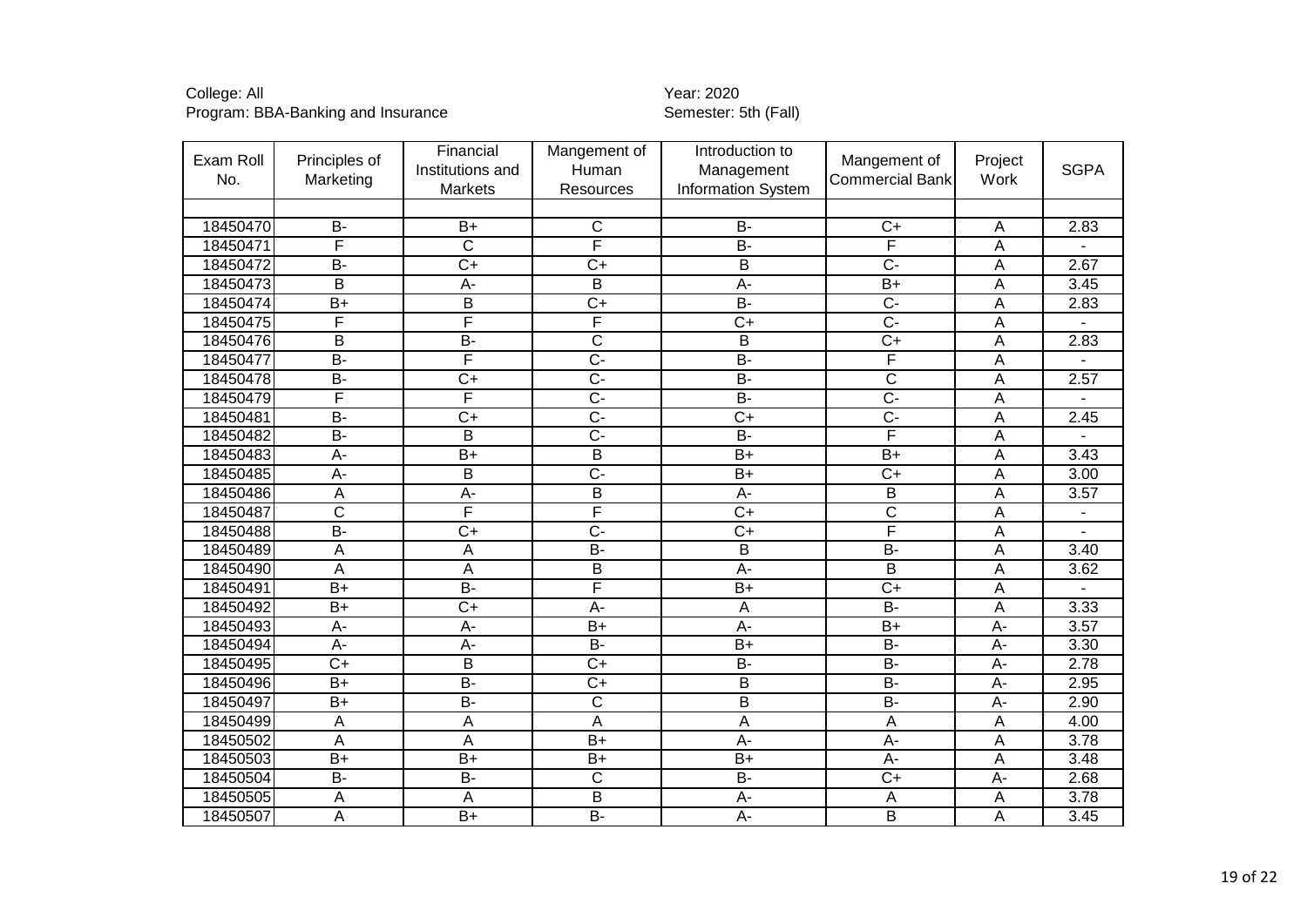| Exam Roll<br>No. | Principles of<br>Marketing | Financial<br>Institutions and<br><b>Markets</b> | Mangement of<br>Human<br><b>Resources</b> | Introduction to<br>Management<br><b>Information System</b> | Mangement of<br><b>Commercial Bank</b> | Project<br>Work | <b>SGPA</b>    |
|------------------|----------------------------|-------------------------------------------------|-------------------------------------------|------------------------------------------------------------|----------------------------------------|-----------------|----------------|
|                  |                            |                                                 |                                           |                                                            |                                        |                 |                |
| 18450508         | A                          | $B+$                                            | B                                         | $\overline{A}$                                             | A-                                     | Α               | 3.67           |
| 18450509         | $\overline{A}$ -           | $\overline{B}$                                  | $B+$                                      | $\overline{B+}$                                            | $B -$                                  | A               | 3.33           |
| 18450510         | F                          | F                                               | F                                         | F                                                          | F                                      | $\overline{A}$  |                |
| 18450511         | $\overline{A}$             | B                                               | B                                         | B                                                          | $B+$                                   | A               | 3.33           |
| 18450512         | A                          | A                                               | A                                         | $\overline{A}$                                             | A                                      | A               | 4.00           |
| 18450513         | $\overline{B}$             | $\overline{B}$                                  | $\overline{B+}$                           | $\overline{B+}$                                            | $\overline{B}$                         | $\overline{A}$  | 3.12           |
| 18450514         | $\overline{B}$             | $\overline{A}$ -                                | $\overline{B+}$                           | $\overline{A}$                                             | $\overline{B}$                         | A               | 3.45           |
| 18450515         | $\overline{A}$             | A                                               | A                                         | $\overline{A}$                                             | $\overline{A}$                         | A               | 4.00           |
| 18450516         | A                          | A                                               | $\overline{A}$ -                          | $\overline{A}$                                             | $\overline{A}$                         | A               | 3.95           |
| 18450517         | $\overline{B}$             | $\overline{C+}$                                 | $\overline{C}$ -                          | $\overline{B}$                                             | F                                      | A               |                |
| 18450518         | CNR                        | CNR                                             | CNR                                       | CNR                                                        | <b>CNR</b>                             | CNR             |                |
| 18450520         | $\sf B$                    | $\overline{C}$                                  | C                                         | $\overline{C+}$                                            | Expelled                               | A               | $\blacksquare$ |
| 18450521         | F                          | Withheld                                        | F                                         | C                                                          | $C -$                                  | A               | ÷,             |
| 18450522         | Abs                        | Abs                                             | F                                         | Abs                                                        | Abs                                    | Ā               |                |
| 18450523         | $B+$                       | $\overline{C+}$                                 | C                                         | $B+$                                                       | $\overline{C+}$                        | A               | 2.87           |
| 18450524         | A-                         | F                                               | C                                         | B                                                          | $C+$                                   | A               |                |
| 18450525         | $\overline{A}$             | $\overline{B}$                                  | $\overline{B}$                            | $\overline{A}$ -                                           | $\overline{B}$                         | A               | 3.35           |
| 18450527         | $\overline{B+}$            | $\overline{\text{c}}$                           | $\overline{C}$                            | $\overline{A}$ -                                           | F                                      | A               |                |
| 18450528         | F                          | F                                               | F                                         | $B -$                                                      | F                                      | A               |                |
| 18450529         | $\overline{A}$             | A-                                              | $\overline{B}$                            | $\overline{A}$ -                                           | $\overline{C+}$                        | A               | 3.35           |
| 18450530         | A-                         | F                                               | $\overline{C}$                            | B                                                          | F                                      | Abs             |                |
| 18450532         | $\overline{B}$             | F                                               | $\overline{\text{c}}$                     | $B -$                                                      | F                                      | A               |                |
| 18450534         | $A -$                      | $B -$                                           | $\overline{\mathsf{B}}$                   | $\overline{B+}$                                            | $\overline{B}$                         | A               | 3.23           |
| 18450535         | $\overline{A}$ -           | $\overline{B}$                                  | $\overline{\text{c}}$                     | $\overline{A}$ -                                           | $\overline{B+}$                        | Α               | 3.28           |
| 18450537         | $\overline{B}$             | $B -$                                           | $\overline{C+}$                           | $B+$                                                       | $\overline{C}$                         | A               | 2.93           |
| 18450538         | $\overline{\mathsf{A}}$    | $A -$                                           | A                                         | $\overline{A}$                                             | $\overline{A}$                         | A               | 3.90           |
| 18450540         | $\overline{C+}$            | F                                               | F                                         | $B -$                                                      | F                                      | A               |                |
| 18450542         | A                          | Α                                               | A-                                        | A                                                          | $A -$                                  | A               | 3.90           |
| 18450543         | $\overline{B}$             | F                                               | $B-$                                      | $\overline{A}$                                             | $\overline{B}$                         | A               | $\overline{a}$ |
| 18450545         | A-                         | F                                               | <b>B-</b>                                 | $B+$                                                       | $C+$                                   | Α               |                |
| 18450548         | A                          | A-                                              | A-                                        | A                                                          | $A -$                                  | A               | 3.85           |
| 18450550         | $\overline{B}$             | F                                               | $\overline{C+}$                           | $B+$                                                       | $\overline{\text{c}}$                  | Ā               | $\blacksquare$ |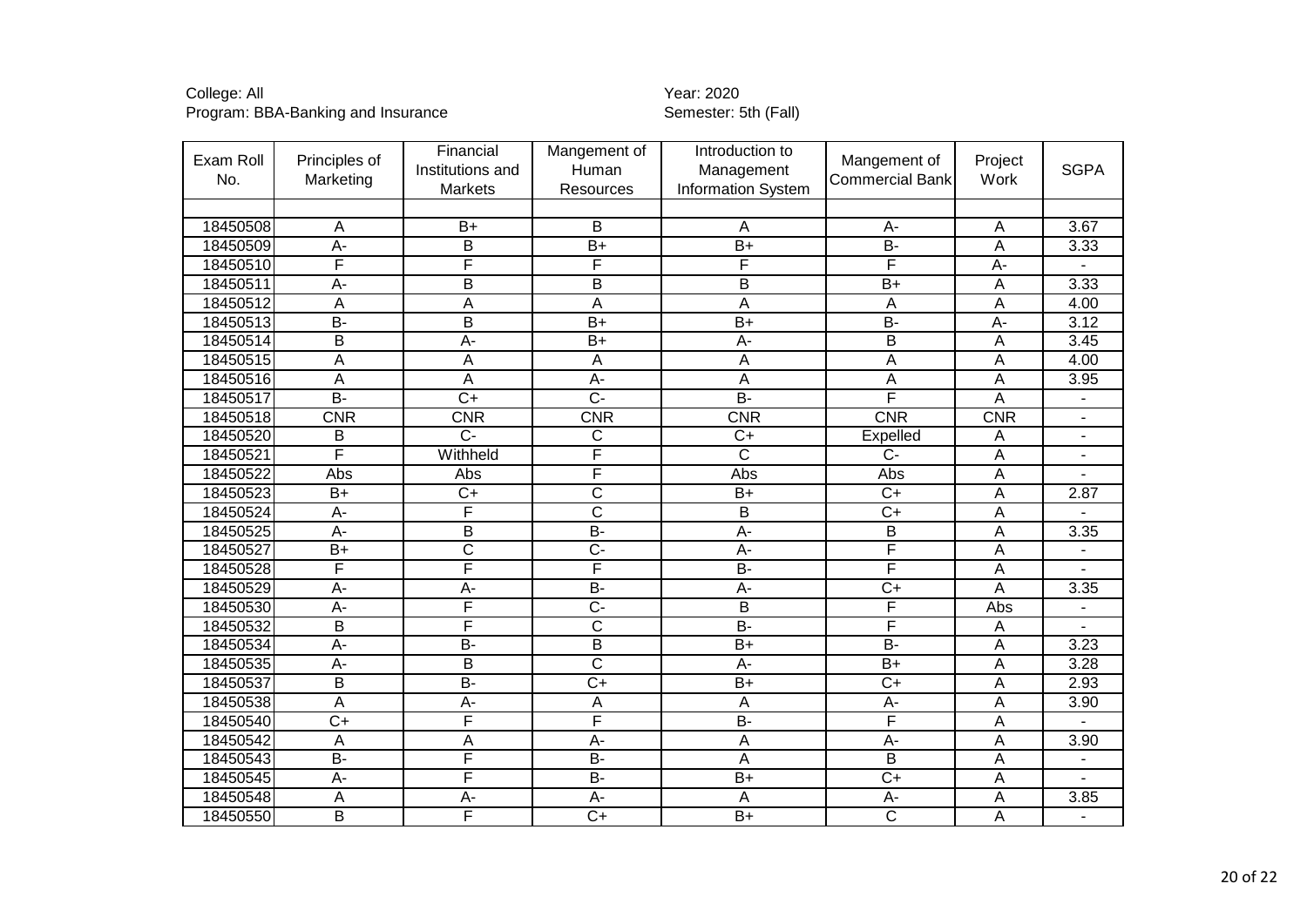| Exam Roll<br>No. | Principles of<br>Marketing | Financial<br>Institutions and<br>Markets | Mangement of<br>Human<br>Resources | Introduction to<br>Management<br>Information System | Mangement of<br><b>Commercial Bank</b> | Project<br>Work  | <b>SGPA</b> |
|------------------|----------------------------|------------------------------------------|------------------------------------|-----------------------------------------------------|----------------------------------------|------------------|-------------|
|                  |                            |                                          |                                    |                                                     |                                        |                  |             |
| 18450552         | A                          | B                                        | B                                  | A-                                                  | $\overline{B}$                         | A                | 3.40        |
| 18450553         | B                          | $\overline{\text{c}}$                    | $\overline{\text{c}}$              | $\overline{B+}$                                     | <b>B-</b>                              | A                | 2.83        |
| 18450554         | $\overline{A}$             | $\overline{C+}$                          | $\overline{B}$                     | $\overline{B}$                                      | $\overline{\mathsf{C}}$                | A                | 2.95        |
| 18450557         | $B+$                       | F                                        | $\overline{C}$                     | B                                                   | $\overline{C}$                         | A                |             |
| 18450558         | $\overline{A}$ -           | $B -$                                    | $\overline{C}$ -                   | $\overline{\mathsf{B}}$                             | $\overline{C}$                         | A                | 2.80        |
| 18450559         | $\overline{B+}$            | $\overline{\text{c}}$                    | $\overline{C}$ -                   | $\overline{B+}$                                     | $B -$                                  | A                | 2.83        |
| 18450562         | $\overline{C}$             | $\overline{C}$                           | F                                  | F                                                   | $C+$                                   | A-               |             |
| 18450563         | F                          | $\overline{C}$ -                         | $\overline{C}$ -                   | F                                                   | $\overline{C+}$                        | $A -$            |             |
| 18450565         | $\overline{B}$             | F                                        | $\overline{C}$                     | $C+$                                                | <b>B-</b>                              | A-               |             |
| 18450566         | $\overline{B}$             | $\overline{C}$                           | $\overline{C+}$                    | $\overline{B+}$                                     | $B -$                                  | A-               | 2.78        |
| 18450567         | $\overline{\text{c}}$      | $\overline{\text{c}}$                    | $\overline{C+}$                    | $\overline{B}$                                      | $\overline{C+}$                        | A-               | 2.55        |
| 18450568         | $\overline{A}$             | $\overline{A}$                           | $A -$                              | $\overline{B+}$                                     | $B+$                                   | A                | 3.62        |
| 18450569         | $A -$                      | $B+$                                     | $\overline{B}$                     | B                                                   | $B+$                                   | A                | 3.33        |
| 18450570         | $\overline{A}$             | $\overline{B}$                           | $\overline{B}$                     | $B+$                                                | A                                      | Α                | 3.55        |
| 18450571         | F                          | F                                        | F                                  | F                                                   | $B -$                                  | $\overline{A}$   |             |
| 18450572         | $\overline{\mathsf{C}}$    | F                                        | $\overline{C}$                     | $\overline{C}$                                      | $\overline{C}$                         | A-               |             |
| 18450573         | F                          | F                                        | $\overline{C}$ -                   | F                                                   | $\overline{C+}$                        | $\overline{A}$ - |             |
| 18450574         | A                          | $\overline{B+}$                          | $\overline{A}$                     | $B+$                                                | $\overline{A}$                         | A                | 3.77        |
| 18450575         | $\overline{A}$             | $\overline{\text{c}}$                    | $\overline{\text{c}}$              | B                                                   | $B -$                                  | A                | 2.90        |
| 18450576         | A                          | A                                        | A-                                 | $\overline{B}$                                      | $\overline{A}$                         | Α                | 3.78        |
| 18450577         | $\overline{\mathsf{c}}$    | $\overline{B+}$                          | F                                  | $\overline{C+}$                                     | $\overline{B}$                         | $\overline{B+}$  |             |
| 18450579         | $\overline{B+}$            | A-                                       | F                                  | B                                                   | $B+$                                   | A                |             |
| 18450580         | F                          | F                                        | $\overline{\text{c}}$              | $\overline{C+}$                                     | $\overline{B}$                         | $\overline{A}$ - |             |
| 18450581         | $B -$                      | Abs                                      | $\overline{C+}$                    | $\overline{\text{c}}$                               | $B -$                                  | A-               |             |
| 18450583         | $\mathsf A$                | A                                        | $\overline{A}$                     | $\overline{B}$                                      | $\overline{A}$                         | A                | 3.83        |
| 18450584         | F                          | F                                        | F                                  | $\overline{\mathsf{F}}$                             | $\overline{\text{c}}$                  | $\overline{B+}$  |             |
| 18450585         | $A -$                      | $B+$                                     | $B+$                               | B                                                   | $A -$                                  | Α                | 3.50        |
| 18450586         | F                          | $\overline{C}$                           | $B+$                               | $\overline{B}$                                      | $\overline{\text{c}}$                  | A                |             |
| 18450587         | $\overline{A}$             | F                                        | A-                                 | $\overline{B+}$                                     | $\overline{B}$                         | Α                |             |
| 18450589         | F                          | F                                        | $B+$                               | $\overline{\text{c}}$                               | $\overline{\text{c}}$                  | Α                |             |
| 18450590         | B                          | B                                        | A                                  | $\overline{B}$                                      | $\overline{A}$                         | A                | 3.45        |
| 18450592         | $\overline{B}$             | $\overline{\text{c}}$                    | A                                  | $\overline{B}$                                      | $\overline{\text{c}}$                  | A                | 2.95        |